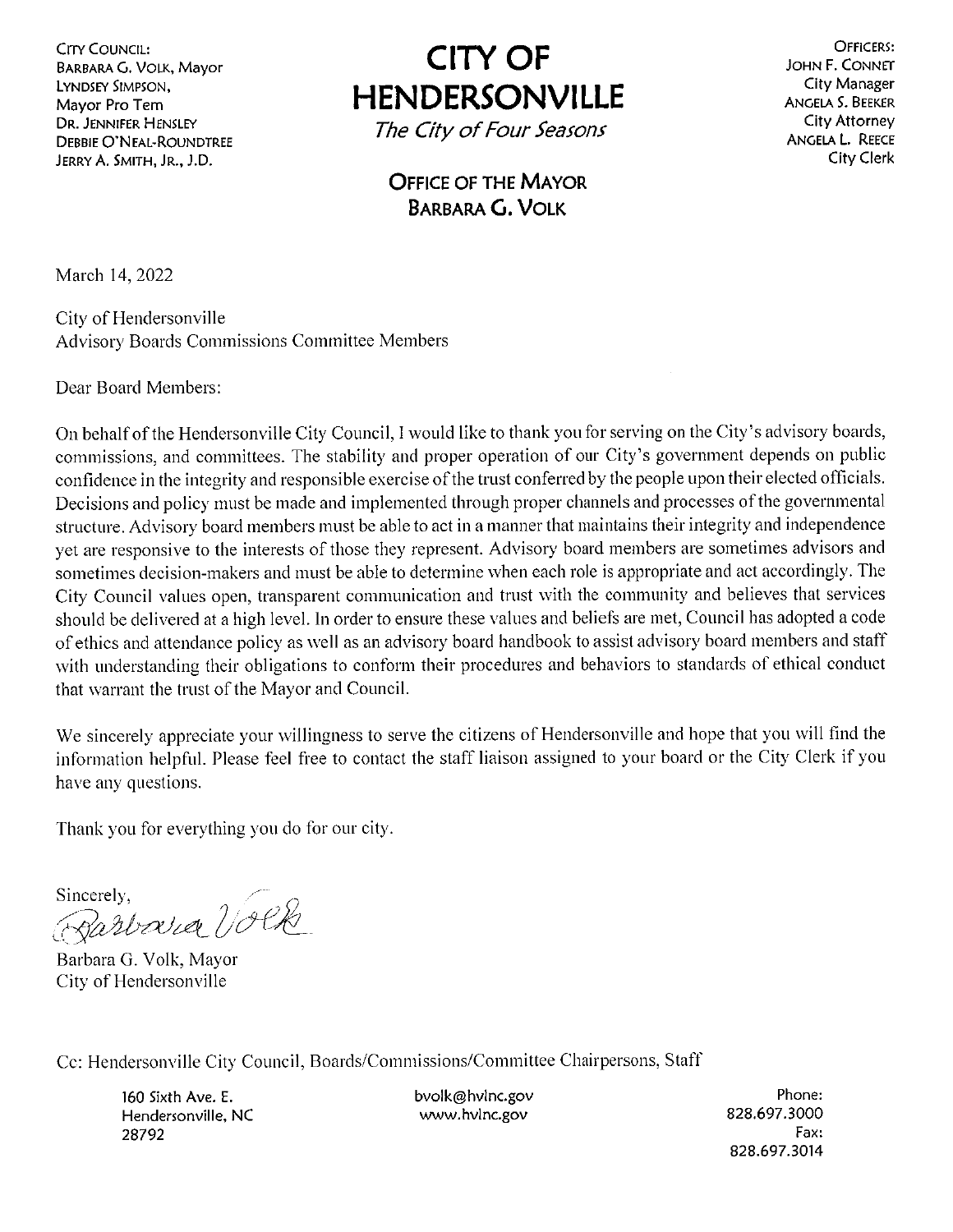

# **Handbook for Advisory Board, Commission & Committee Members**

A Comprehensive Guide to the City of Hendersonville's Advisory Boards, Commissions and Committees

Questions may be directed to:

City Clerk  $160$  6<sup>th</sup> Ave. E. Hendersonville, NC 28792 Phone: 828-697-3005 • Fax: 828-697-3014 Email: [areece@hvlnc.gov](mailto:areece@hvlnc.gov) Website: <https://www.hendersonvillenc.gov/>

Regular business hours: Monday-Friday 8:00 a.m. to 5:00 p.m.

Adopted by City Council on March 3, 2022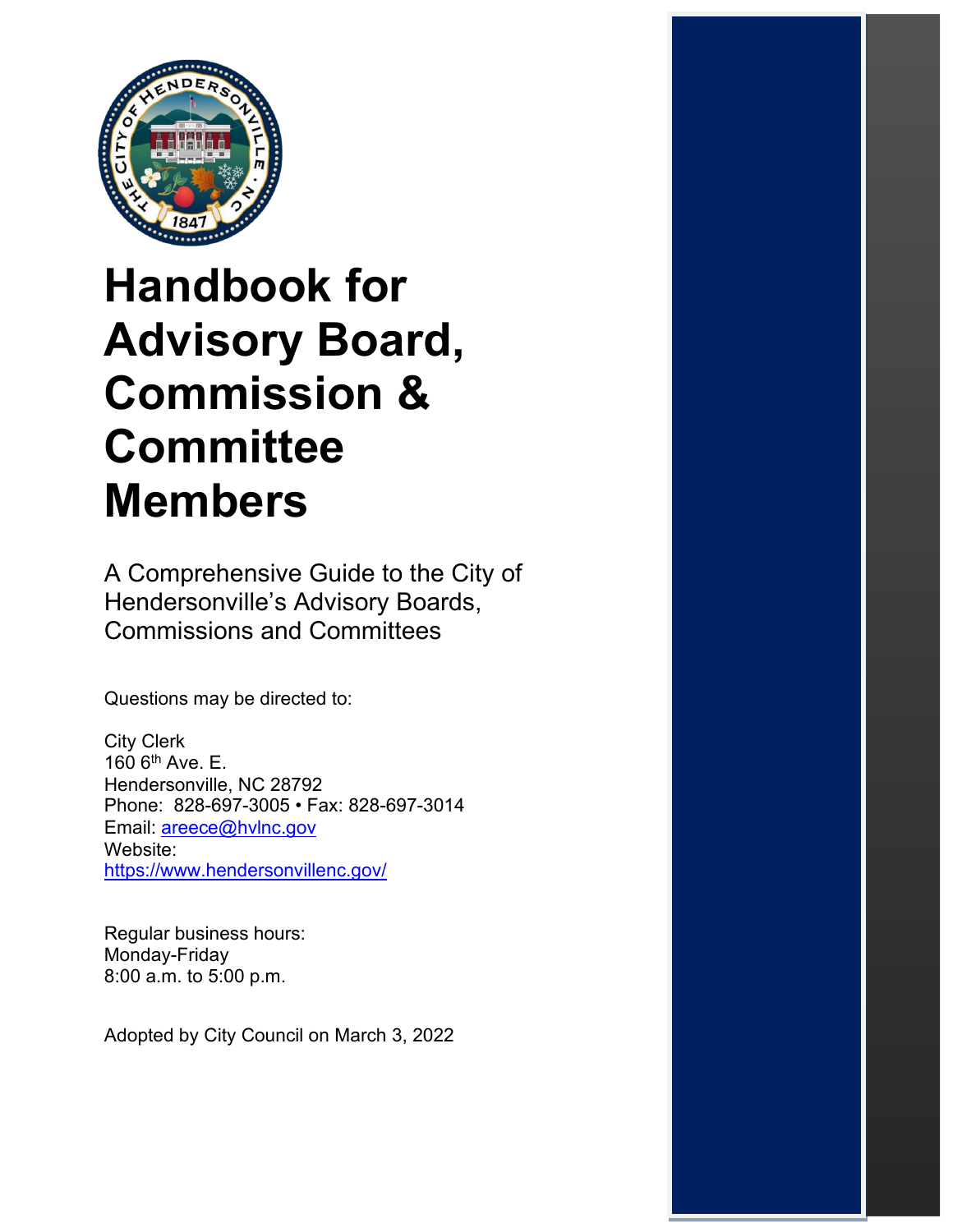# **Table of Contents**

## **HANDBOOK FOR ADVISORY BOARD, COMMISSION & COMMITTEE MEMBERS**

| <b>Introduction</b>                                              | $\mathbf{3}$ |
|------------------------------------------------------------------|--------------|
| <b>Appointments to Boards, Commissions &amp; Committees</b>      | 4            |
| Application                                                      | 5            |
| <b>Qualifications for Board Members</b>                          | 6            |
| New Appointees to Boards, Commissions & Committees               | 7            |
| <b>Council Policies/ Multiple Terms of Office</b>                | 8            |
| Resignations/Terminations and Replacements                       | 9            |
| <b>Public Records</b>                                            | 10           |
| <b>Creating Records and Record Requests</b>                      | 11           |
| <b>Advisory Board Member Roles &amp; Responsibilities</b>        | 12           |
| <b>Board Member</b>                                              | 12           |
| <b>Board Chairperson</b>                                         | 13           |
| <b>Board Staff Liaison/Secretary</b>                             | 14           |
| <b>Minutes</b>                                                   | 16           |
| <b>City Council Core Values and Beliefs</b>                      | 19           |
| <b>Code of Ethics Resolution</b>                                 | 22           |
| Attendance                                                       | 26           |
| Policies and Procedures for Administering Boards and Commissions | 27           |
| <b>Roberts Rules of Order Newly Revised</b>                      | 28           |
| <b>Descriptions of Boards</b>                                    | 29           |
| <b>Acknowledgement Page</b>                                      | 33           |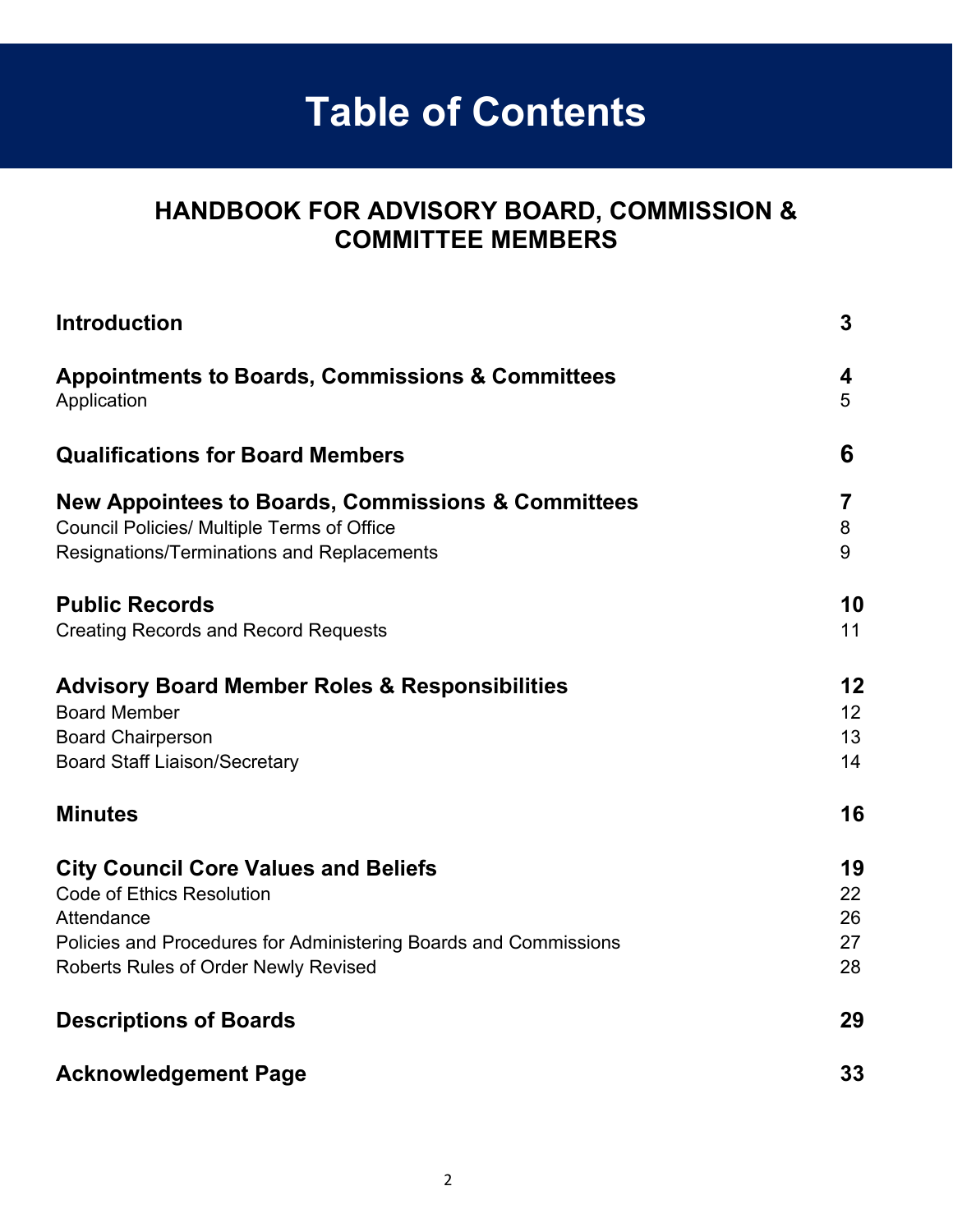# **Introduction**

## **OVERVIEW**

<span id="page-3-0"></span>Thank you for your interest in serving your community through participation on a City of Hendersonville advisory board, commission, or committee. The City of Hendersonville currently has many advisory boards, commissions, and committees that are comprised of volunteers appointed by the City Council (herein after referred to as Council) or Mayor. The City of Hendersonville encourages participation by its residents in City government through service on City boards and commissions. Serving on a board is an opportunity to collaborate with local government and to help shape decisions and policies that impact our community.

Members of advisory boards and commissions provide an invaluable service to our city. Members advise the City Council on a wide variety of subjects by making recommendations on important policy matters. The mission, responsibilities and time commitments for each board vary. A brief description of each board, including meeting times and locations, can be found at the end of this handbook. Additional information and notices may be found on the [City's website](https://www.hendersonvillenc.gov/boards-and-commissions/business-advisory-committee) at [https://www.hendersonvillenc.gov/.](https://www.hendersonvillenc.gov/) The City of Hendersonville City Council is committed to appointing diverse, qualified, and dedicated people of all ages, interests, and backgrounds.

This handbook is for persons interested in volunteering on an advisory board, commission, or committee or who were recently appointed to one of the City's advisory boards. In this handbook, you will find information on how the board functions, qualifications for members, information for new appointees, board roles and responsibilities, policies governing boards and board members, and a description of all City advisory boards or other boards to which the City Council appoints members.

If you have questions or require assistance, contact the Office of the City Clerk at 828- 697-3005 or email [areece@hvlnc.gov.](mailto:areece@hvlnc.gov)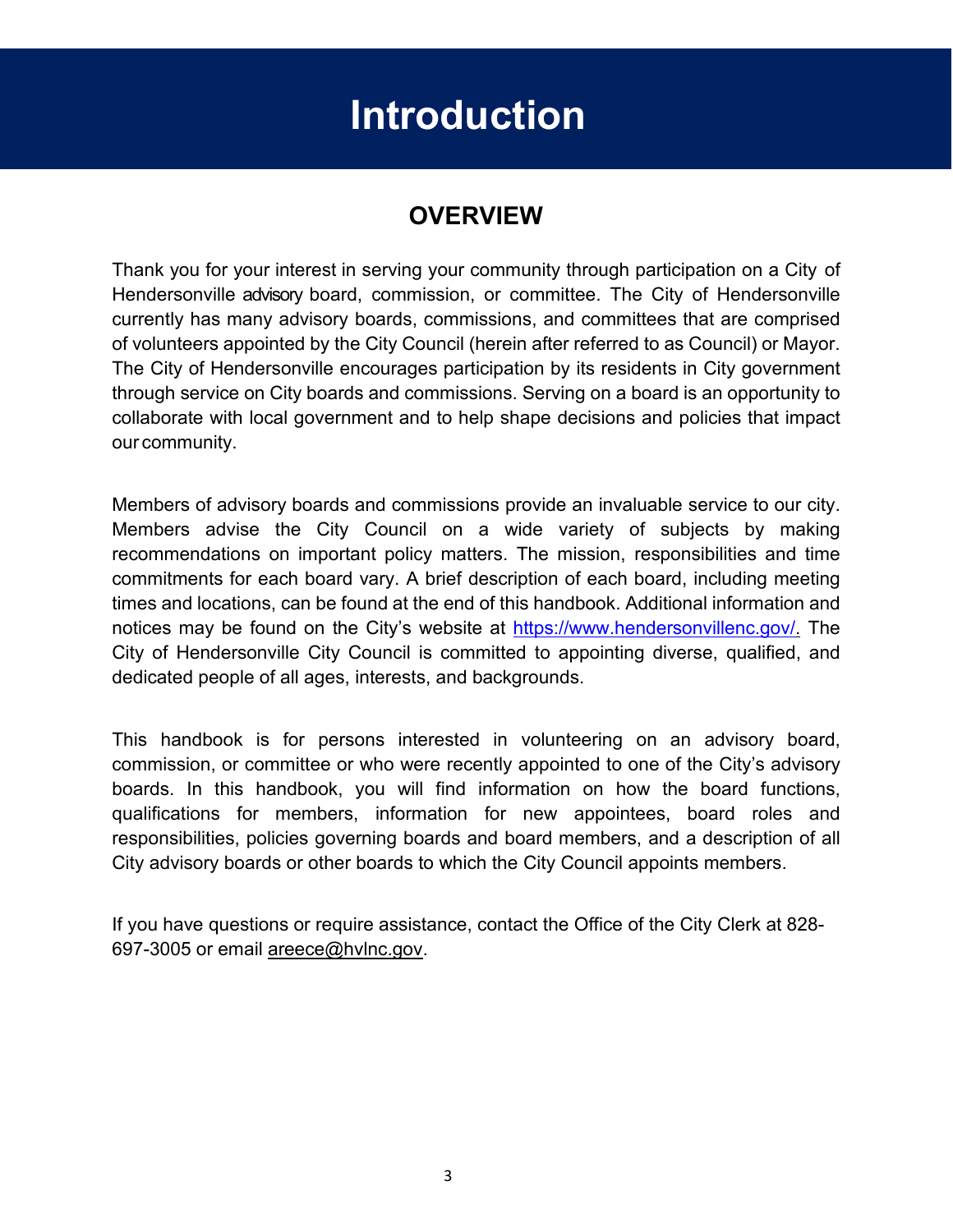# <span id="page-4-0"></span>**Appointment & Application Process**

## **APPOINTMENTS TO BOARDS, COMMITTEES, & COMMISSIONS**

The Hendersonville Mayor and City Council have a long history of providing many opportunities for resident participation on local government advisory boards, commissions, and committees. There are 16 standing advisory boards, commissions, and committees to which the Mayor and City Council make appointments.

The Mayor and the City Council may at times appoint residents to both ad hoc committees and standing committees. Ad hoc committees are temporary committees that have been given a very limited charge and are usually expected to provide recommendations to the Mayor and City Council within one year. Standing committees have ongoing responsibilities and are usually either regulatory or advisory in nature. Regulatory advisory boards or committees are involved in setting policy or operating procedures for the related activity, e.g., the Board of Adjustment. Other advisory boards or committees may be charged with reviewing and commenting on local plans and policies, e.g., the Planning Board. The Mayor and City Council also appoint from its membership, staff, or residents to non-city bodies such as the Land of Sky Regional Council Board of Delegates (LOSRC) or Hendersonville Tourism Development Authority (TDA).

Appointments to advisory boards, commissions, and committees are made bi-annually in June and December, or as needed. At least four weeks prior to the date for nominations, the City Clerk's Office provides the Mayor and City Council with the list of upcoming vacancies eligible for appointment. The vacancies are publicized by providing and posting a list of vacancies through the City's website, social media, and other opportunities.

Applicants seeking appointments to a specific advisory board are strongly urged to attend several meetings of the board prior to completing and submitting an application. Applicants are also encouraged to attend meetings of the City Council to observe proper procedure and decorum of meetings.

All discussion and consideration of appointments are made in open sessions of the City Council. After the announcement is made, each member of City Council has the opportunity to nominate a person(s) for appointment to each of the advisory board seats to be filled. After nominations are closed, City Council Members vote on the nominated persons to make appointments to fill the vacant positions. A majority vote of the Council is necessary for appointment. Once an appointment takes place, the City Clerk's Office will notify that candidate of their appointment.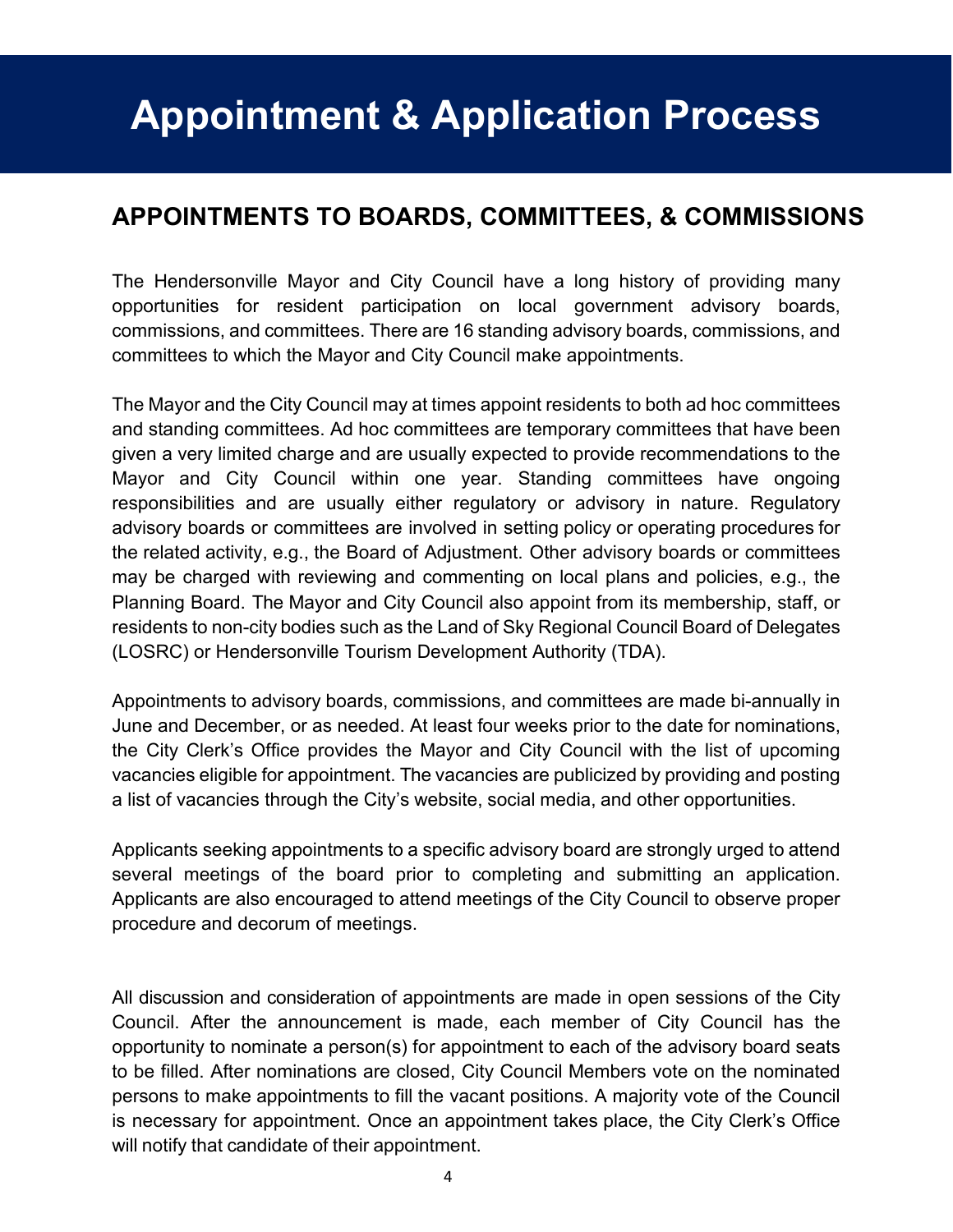## **APPLICATION TO BOARDS, COMMITTEES, & COMMISSIONS**

An application is required for consideration of an appointment or reappointment to an advisory board, commission, or committee. All information provided in completing the application becomes public information and is therefore subject to public records requests. Once an application for an appointment has been filed with the City Clerk, it is placed on file and remains active during the calendar year they are received. The City Clerk will include all filed applications in each pool of vacancies for consideration by Council during the calendar year. At the end of the calendar year, all non-appointed applications will be filed per the records retention schedule. Applicants wishing to be considered for the next years cycle will need to reapply.

To apply, please visit the City [of Hendersonville's](https://www.hendersonvillenc.gov/boards-and-commissions/business-advisory-committee) Website at

<https://www.hendersonvillenc.gov/> and select the "Advisory Boards, Commissions and Committees" tab from the drop down menu to view advisory board information and to apply online by clicking the  $\sqrt{ }$  apply [ic](https://www.townofblackmountain.org/list.aspx)on at the top right of the page.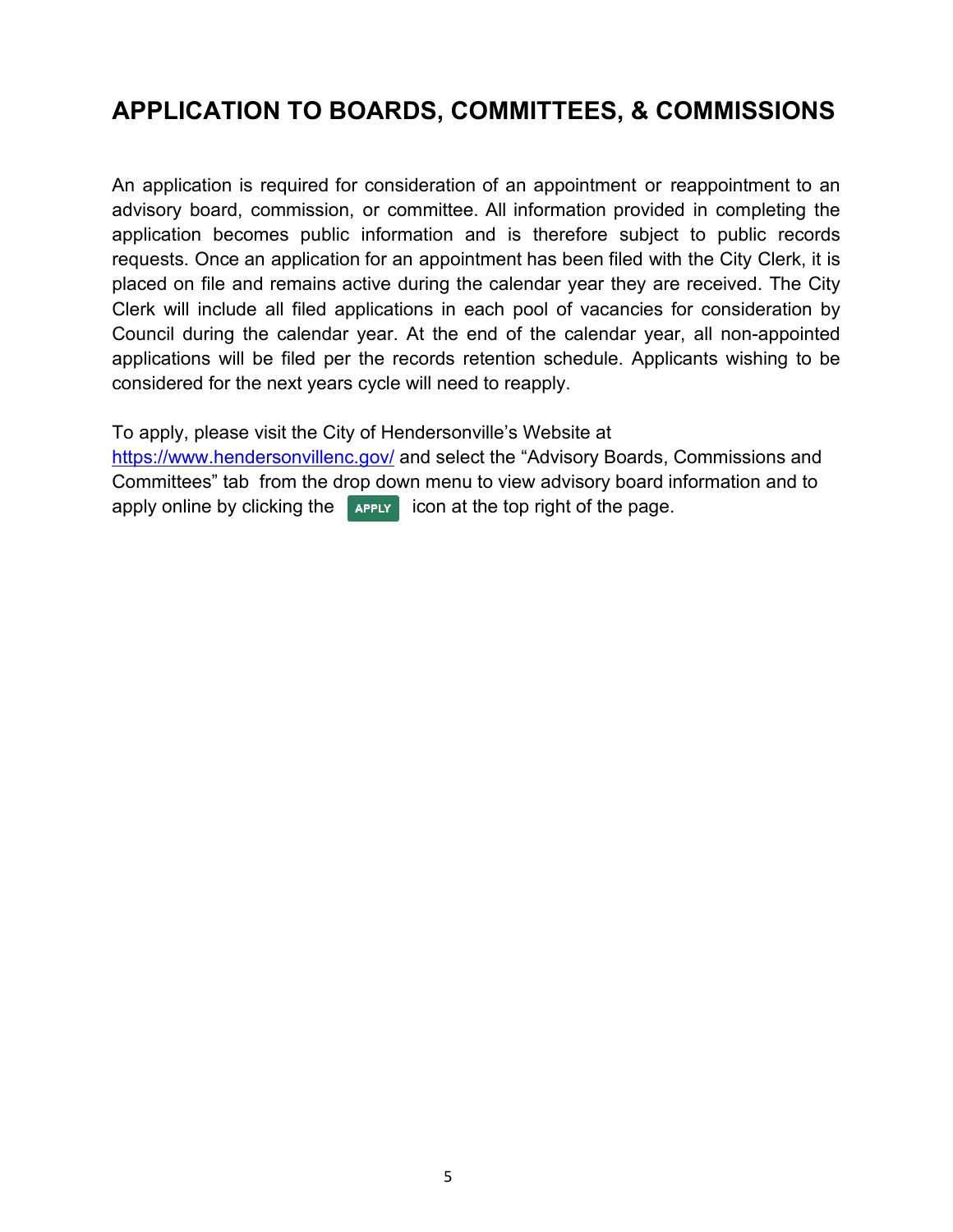## <span id="page-6-0"></span>**QUALIFICATIONS FOR ADVISORY BOARD MEMBERS**

Appointees to advisory boards, commissions, and committees may be subject to certain residency requirements specified or provided for by law, ordinance, or City Council action establishing said advisory board, commission, committee, or in the rules or bylaws of said advisory board, commission, committee, as approved by Council.

No resident shall be eligible to hold concurrently more than two appointments to a standing advisory board, commission, or committee. This limitation shall not apply to ad hoc committees or appointments to regional boards, commissions, or committees appointed by the Council.

Current City employees shall not be eligible to serve on City advisory boards commissions or committees but may be appointed to serve on regional boards, commissions, or committees appointed by the Council.

An oath of office (or affirmation) is required for some boards. Where applicable, newly appointed board members will take and sign an oath of office or affirmation following their appointment. A new member may not vote on any matter until the oath of office has been administered. Reappointed members shall also be administered the oath of office, if applicable.

The following Boards require an oath of office:

| <b>ABC Board</b>           | <b>Historic Preservation Commission</b> |
|----------------------------|-----------------------------------------|
| <b>Board of Adjustment</b> | <b>Planning Board</b>                   |

All appointees are subject to the City Council's Code of Ethics and Attendance Policy for Members of Advisory Boards, Commissions, and Committees. A Statement of Economic Interest Form may be required for members of some boards if the member would hold a financial interest in a matter in which the member would otherwise cast a vote. Where applicable, appointed board members will be asked to complete the form at the direction of the City Clerk and submit it within five business days to the Office of the City Clerk.

The following City boards and commissions which deal with land use or other regulations may be subject to this requirement:

| <b>ABC Board</b>                        |  |
|-----------------------------------------|--|
| <b>Historic Preservation Commission</b> |  |

• Planning Board • Board of Adjustment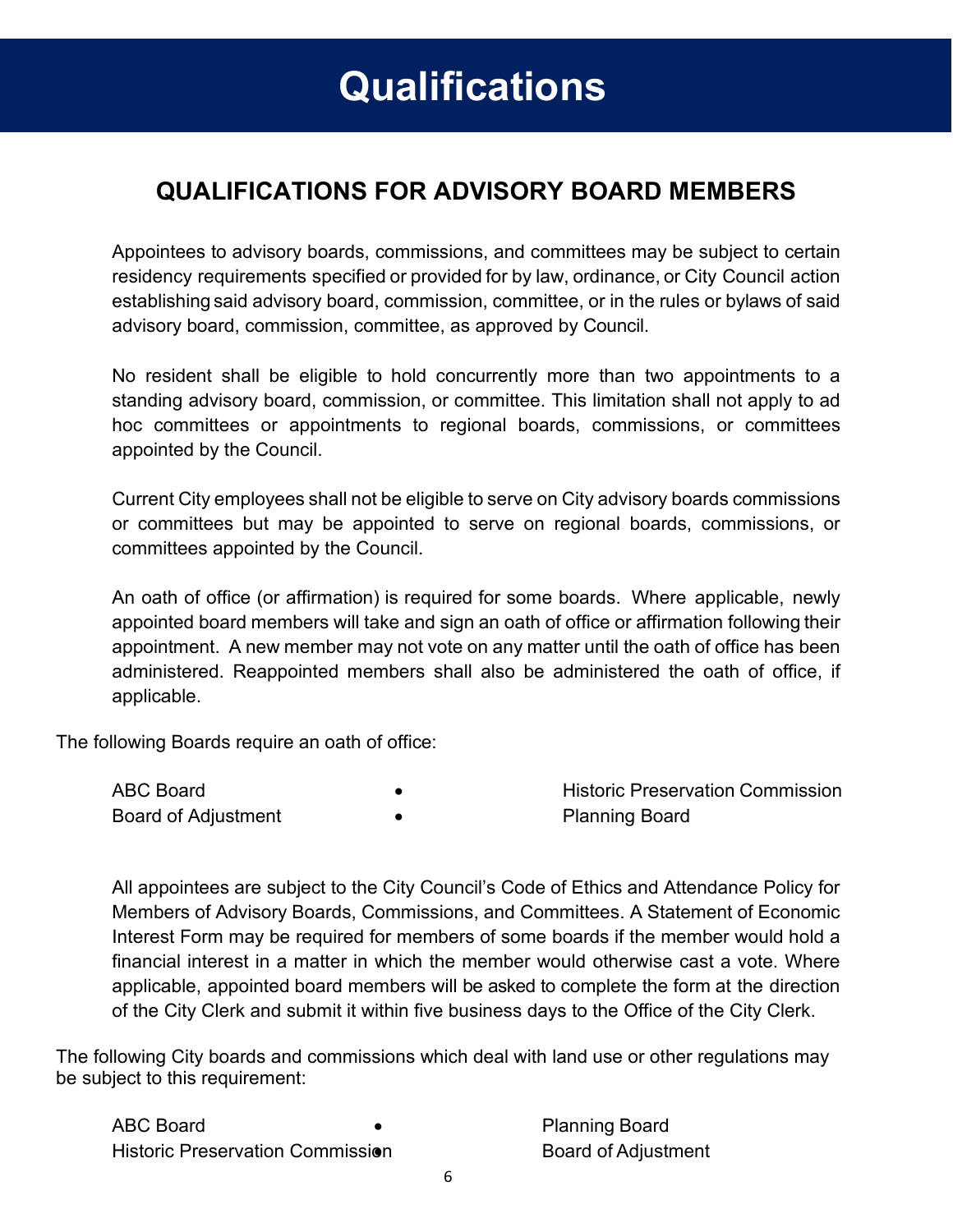## <span id="page-7-0"></span>**NEW APPOINTEES TO BOARDS, COMMMISSIONS & COMMITTEES**

Thank you for volunteering to serve your community through an appointment by the Mayor and City Council to an advisory board, commission, or committee. This handbook will acquaint you with the Mayor and Council's policies in regard to advisory boards, commissions, and committees and the particular roles and responsibilities of members. This handbook is provided to new appointees by the Office of the City Clerk along with their notice of appointment.

Advisory boards, commissions, and committees are established to increase community input and participation in City government. Some of the advisory boards, commissions, and committees exist to advise and make recommendations to Council, while others have distinct regulatory responsibilities that are established by law.

By accepting this appointment, you are now in a position to work directly with your local government, on behalf of your fellow residents, to enrich community life on a wide variety of issues. The greater your participation in the work of the board, the greater will be the effectiveness of the board in carrying out its charge and ultimately improving the community.

While the Mayor and City Council set policy and make decisions affecting their constituency, they also consider community participation a vital aspect of good government. Working in partnership with the Mayor and City Council, city staff, and your community, we can continue to set the standards for excellence in good government and quality of life.

All advisory board, commission, and committee meetings shall comply with the North Carolina Open Meetings Law, which requires that all meetings of "public bodies" be open to the public after proper notice is given. The open meetings law (G.S. 143-318.9 through 143- 318.18) defines the term *public body* as any elected or appointed board, commission, and committee, and so forth, in state or local government that (1) has at least two members and (2) exercises or is authorized to exercise any of these powers: legislative, policymaking, quasi- judicial, administrative, or advisory.

Unless otherwise specified in its charter or rules of procedure, a quorum is a majority of the actual members of the advisory board, commission, or committee. A quorum of the advisory board, commission, or committee shall be required in order for any action to betaken.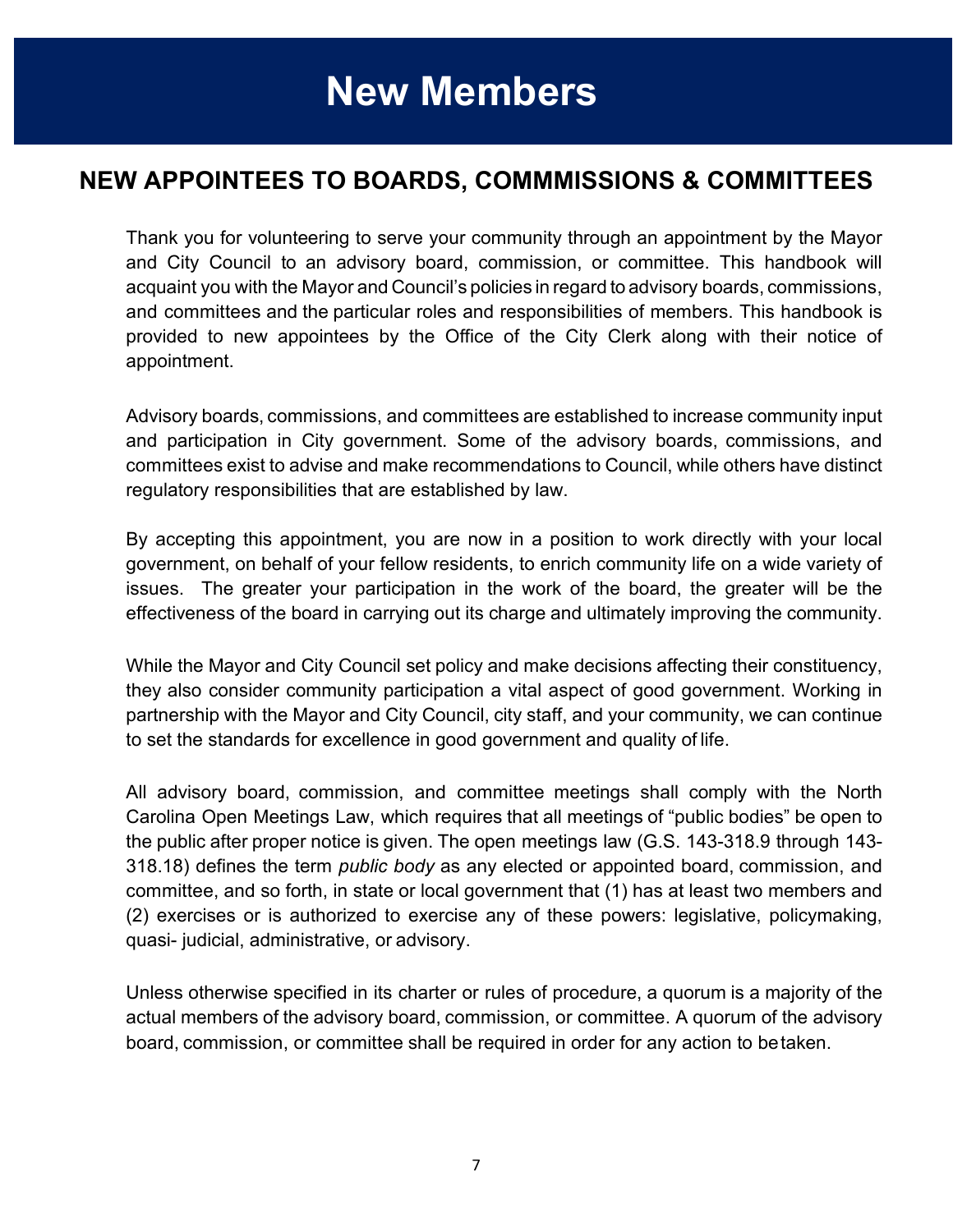### **COUNCIL POLICIES**

Appointees are subject to the covenants of this Handbook as well as the Code of Ethics and Attendance Policy for Advisory Boards. These policies are included in this handbook. In addition to the charter, members may be subject to any other resolutions or ordinances establishing policies and procedures for advisory boards. These policies shall apply to every member of an advisory board, commission, or committee that is part of the City of Hendersonville regardless of who appoints the member. In addition, these policies shall apply to all appointees by the City Council to an advisory board, commission, or committee that is not part of the City of Hendersonville.

### **MULTIPLE TERMS / TERMS OF OFFICE**

Excluding elected officials acting in ex-oficio capacity, an individual may not serve on more than two advisory boards, commissions, or committees at one time.

Advisory board, commission, or committee members are appointed by and serve at the pleasure of the Mayor and City Council. Appointments for all advisory bodies are made for three-year terms of office unless otherwise specified. Terms on various boards, commissions, or committees are overlapping (staggered) so as to avoid replacement of all members of any one board at a single time. All terms shall become effective on the date specified in the appointing motion by City Council, and upon the appointee having taken the oath of office if required.

The City Council has expressed their preference to limit most advisory board, commission, and committee members' terms of service to two consecutive terms unless otherwise specified in charter or rules of procedure; however, they have reserved the right to override that preference when they deem the circumstances of an individual's service to the community to be of such notable importance as to warrant a continuation of service. In those situations where the City Council deems special circumstances to exist that warrant the continuation of community service by an individual on an advisory board, commission, or committee, any member of the City Council may place the name of that individual into nomination and state that they believe special circumstance warrant a continuation of service. The City Council may then reappoint said individual by voting on the membership to reappoint the individual to another term of office. This process may be repeated as often as the City Council deems the special circumstances to warrant an additional appointment.

A person who has served more than two-thirds of a full term after being appointed to complete the term of a previous board member shall be considered to have served a full term for the purposes of determining eligibility under the provisions of this section.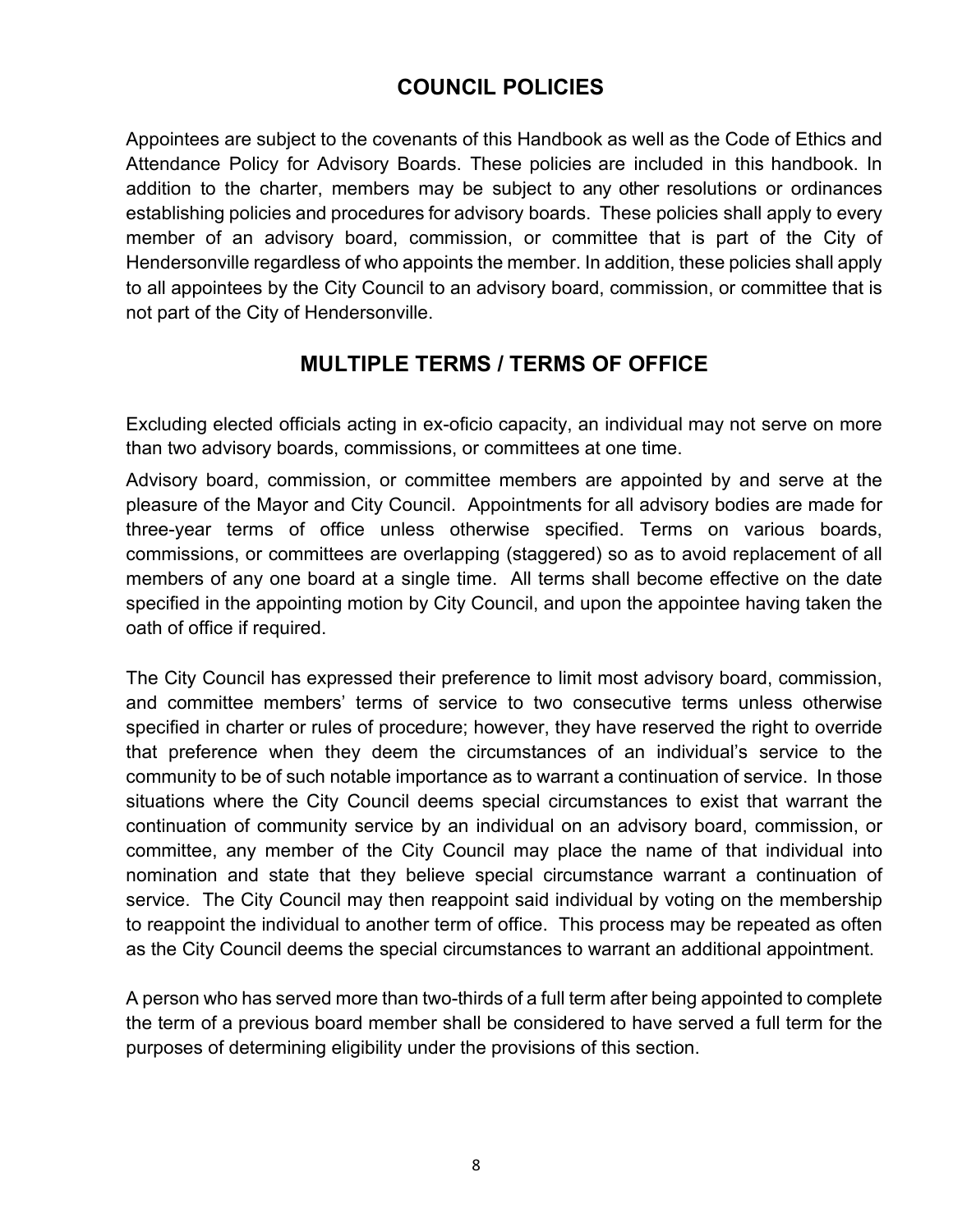### **RESIGNATIONS, TERMINATIONS AND REPLACEMENTS**

Any member of an advisory board, commission, or committee who desires to resign shall do so in writing to the staff liaison and/or Office of the City Clerk.

Unless otherwise provided by law, ordinance or resolution, all appointments by the Mayor and City Council to an advisory board, commission, or committee serve at the pleasure of the appointing office and may be removed at the discretion of said office with or without cause. Members of advisory boards, commissions, or committees may be removed from said body for failure to meet attendance requirements.

In the event that a member of an advisory board fails to comply with the attendance policies contained herein, it shall be the responsibility of the chair of that advisory board to notify the Mayor and City Council, in writing, of the policy violation and to request that said member be replaced. City staff liaisons may also initiate notification. Notification should be sent to the City Clerk for dissemination to the Council.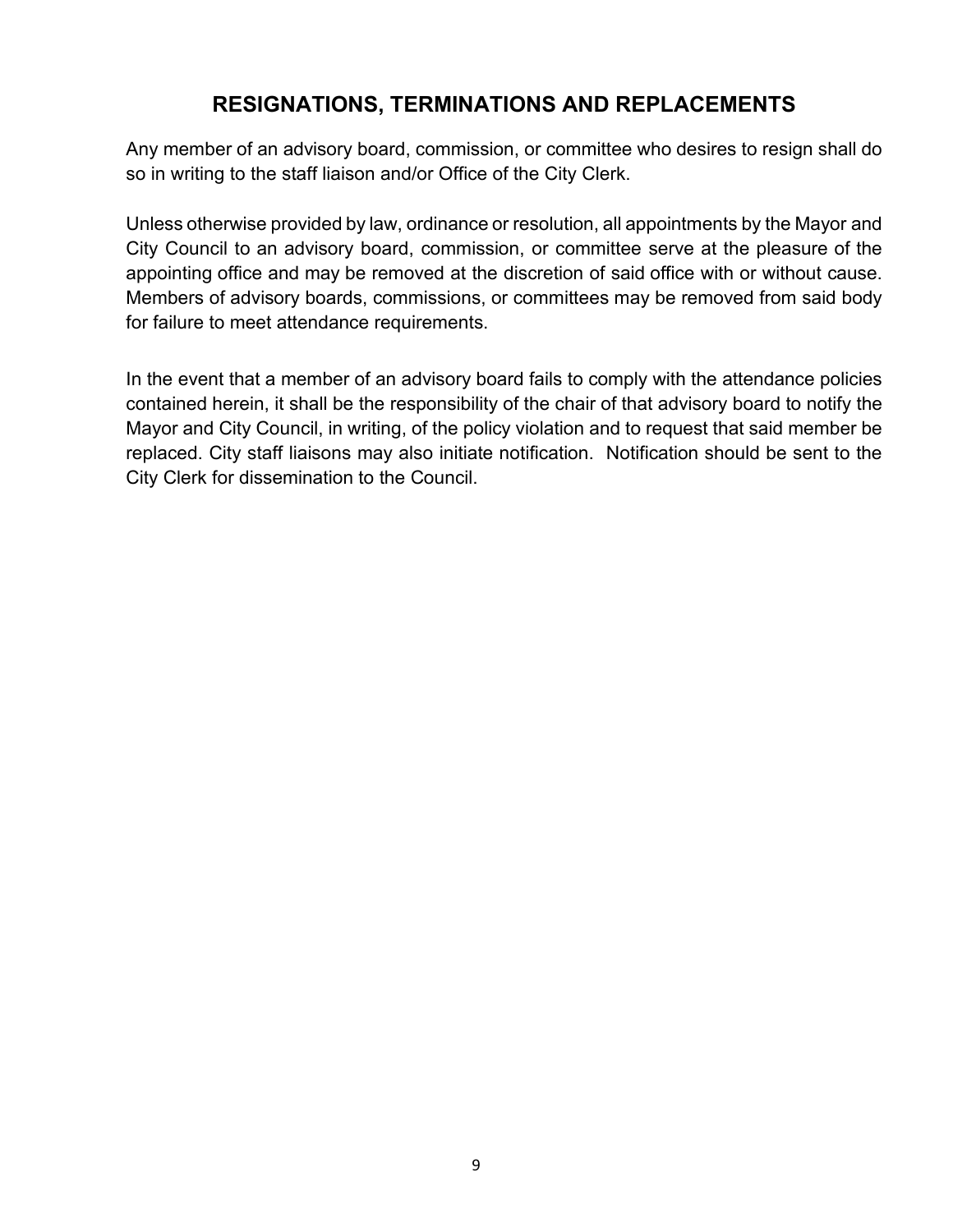# **Public Records**

### **PUBLIC RECORDS & YOU**

<span id="page-10-0"></span>All public bodies receive and create public records while conducting regular business.You also produce public records when you function in your official City capacity as an advisory board member. For instance, if you communicate with another individual in your official City capacity or exchange information about matters under your board's purview, you may create a public record even if you use your personal email, voicemail, or video recording to transmit that information. Many people misunderstand the law and assume communications on personal email accounts or via text messages are not subject to the public records law; this is untrue. **All board business-related communications are subject to public disclosure.**



**Did you know?**  $\circled{+}$  Your social media posts can be considered public records.

**No advisory board, commission, or committee member is authorized to create or administer social media pages representing the City or its advisory boards in any way.**

### **WHAT IS A PUBLIC RECORD?**

North Carolina's public records law, enacted in 1935, is one of the most open public records laws in the United States. The law provides a very broad definition of what is a public record and stipulates that anyone can request a public record for any reason or without reason. Public records are designated by content and function, it does **not** matter in which format it exists or what device was used to transmit the information. By definition, public records are papers, photographs, videos, maps, emails, voicemail messages, instant messages, text messages, minutes, policies or directives, final drafts of reports or recommendations, or any other record created or received while transacting the public business by any agency of North Carolina government or its subdivisions, this includes advisory boards, commissions, and committees.

The purpose of making records public is to allow greater insight into government, provide accountability and transparency in the decision-making process, and ensure open access to the public. Not all information is considered a public record; for instance, personal messages to friends or family members and spam are excluded. In addition, there are records that are protected and not public; for instance, employee personnel file information and personal identifying information (social security numbers, etc.). If you have questions regarding public records, please contact the City Clerk.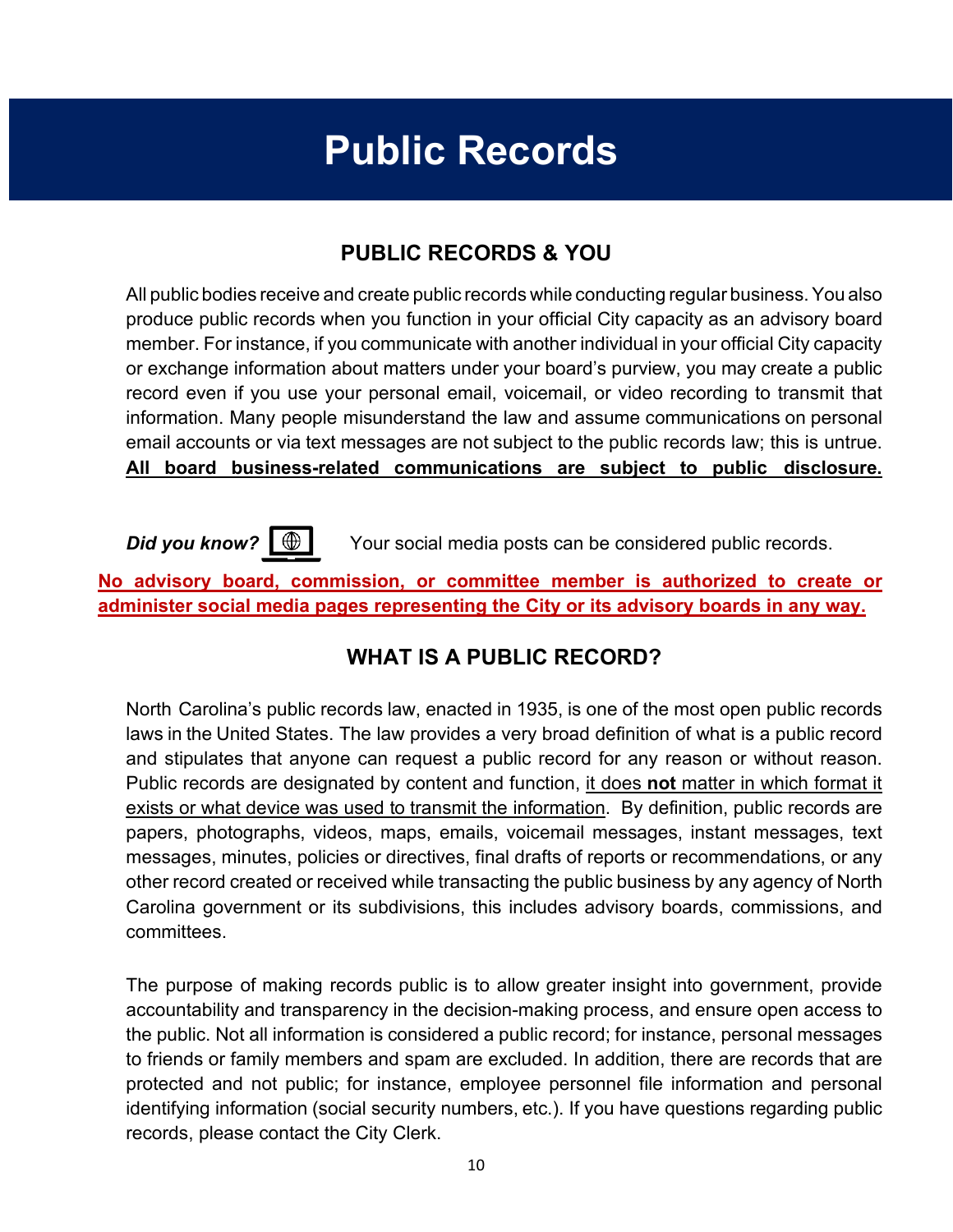### **CREATING RECORDS**

Board members have a legal responsibility for retaining records pertaining to official City business. Members should identify if records are created or received for official City business and retain any such records.

Email and text messages are public records when created by officials and employees for the purpose of conducting official City business. If the content of an email or other electronic communication meets the definition of a public record, it is subject to disclosure, whether it is in a public or private email account, social media account, or personal cell phone or device. If you must conduct business via text messaging, a good practice for retention is to forward the message to your email account or capture the text message with a screen shot and upload the image to your email account. Members must manage migrated records in their email account through their lifecycle.

*Do not destroy your public records!* NC G.S. § 132-3(a) requires that you retain certain records for a period of time, and that you turn over certain records if a member of the public requests them when they contain content related to your official City capacity. This is true even if the records are on your personal computer, personal cellphone, or personal email account. To review retention schedules of records, please refer to the City of Hendersonville's Records and Retention and Disposition Schedule which has been provided to your staff liaison or contact the City Clerk.

### **PUBLIC RECORDS REQUESTS**

Inspection of public records must be made available promptly. If records are requested from you from a city staff member to fulfill a public records request, please make every effort to notify the City Clerk and to make arrangements to provide the requested information in a timely manner. Failure to provide access to records in accordance with the law may subject the City to lawsuits to compel production. Individuals can be held personally liable for attorneys' fees if found to have knowingly or intentionally committed, caused, permitted, suborned, or participated in a violation of the public records law.

If you have any questions, please contact the City Clerk for assistance at **[areece@hvlnc.gov](mailto:areece@hvlnc.gov)**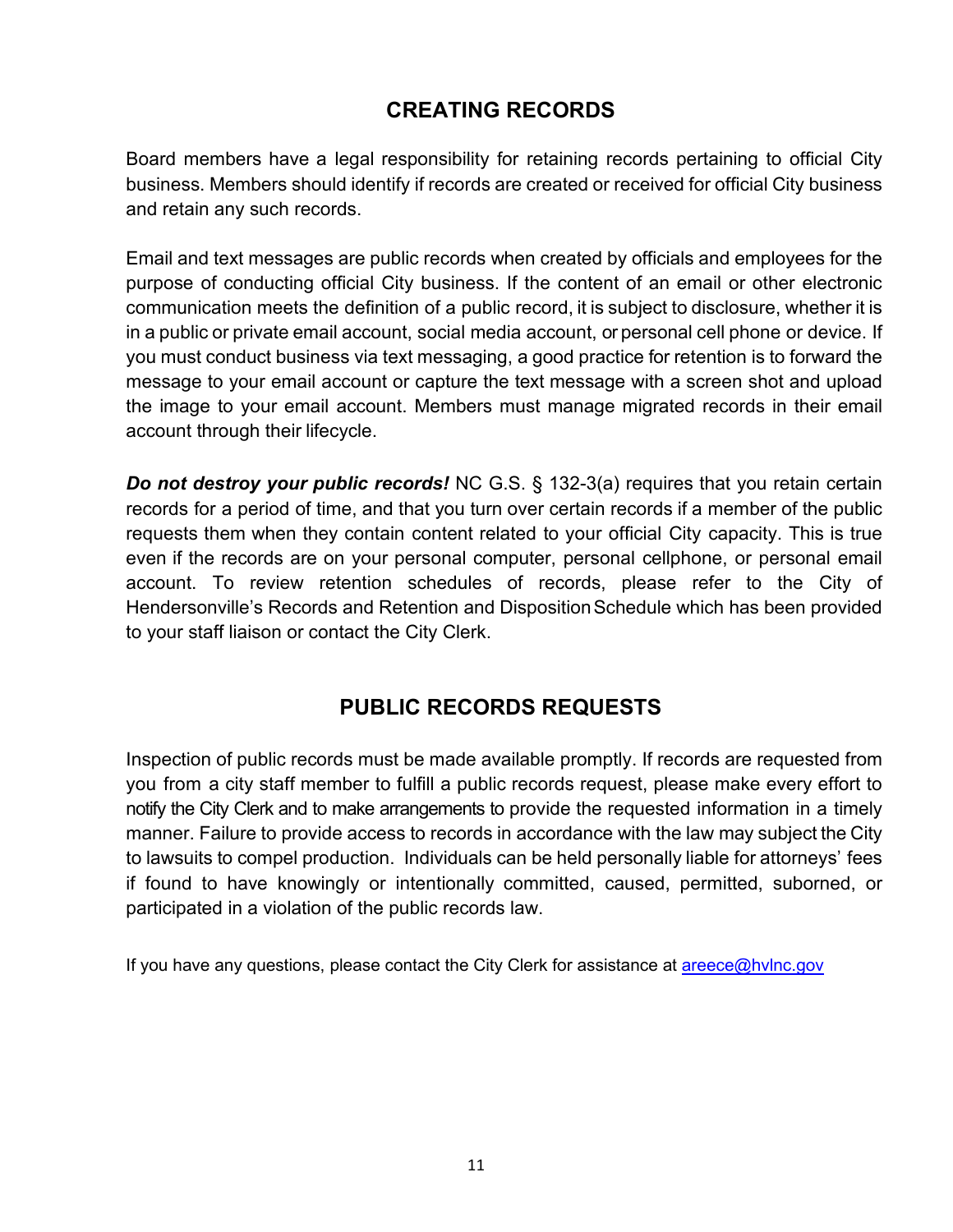# **Roles and Responsibilities**

### **ROLES AND RESPONSIBILITIES OF ADVISORY BOARD MEMBERS, CHAIRPERSONS AND STAFF LIAISIONS**

The roles and responsibilities listed below are general guidelines. It is important that dialogue take place between the members, chairpersons, and staff on how the specific board can function at its optimum. The members and chairperson of a board serve as advisors and receive their charge from the Mayor and City Council. The staff liaison is an employee of the city, usually with other job responsibilities, and is accountable to their department head and/or City Manager. Responsibilities clearly defined by the chairperson and staff will make the board and its work more effective.

### **ADVISORY BOARD MEMBERS**

Board members are an important part of the City of Hendersonville government process. They are selected to be part of an advisory board, commission, or committee that advises the Council on pertinent issues, policymaking, and project development and implementation. This can be accomplished in the following ways:

- It is important for every member to be aware of the time, energy, and commitment that is involved in being part of an advisory board.
- Meeting attendance is critical to the proper function of the board. A member must notify the chairperson and the staff liaison if he / she cannot attend a meeting.
- The majority of work of the advisory board is accomplished at its scheduled meetings. Therefore, all members in attendance contribute to the most effective work plan.
- Members may be asked by the chairperson to complete specific tasks which may include serving on subcommittees. Every member contributes to the problemsolving process. Individual members are encouraged to prepare materials that are substantive and meet required deadlines.
- All members are required to vote on recommendations and actions of the group unless a potential conflict of interests exists or is otherwise allowed by NC General Statutes, or the charter or rules of procedure.
- <span id="page-12-0"></span> In order for the board to provide the most comprehensive information to the Mayor and Council, each member works in the spirit of compromise and negotiation in order to reach consensus when possible. Members are asked to keep up to date on information relating to board interest areas.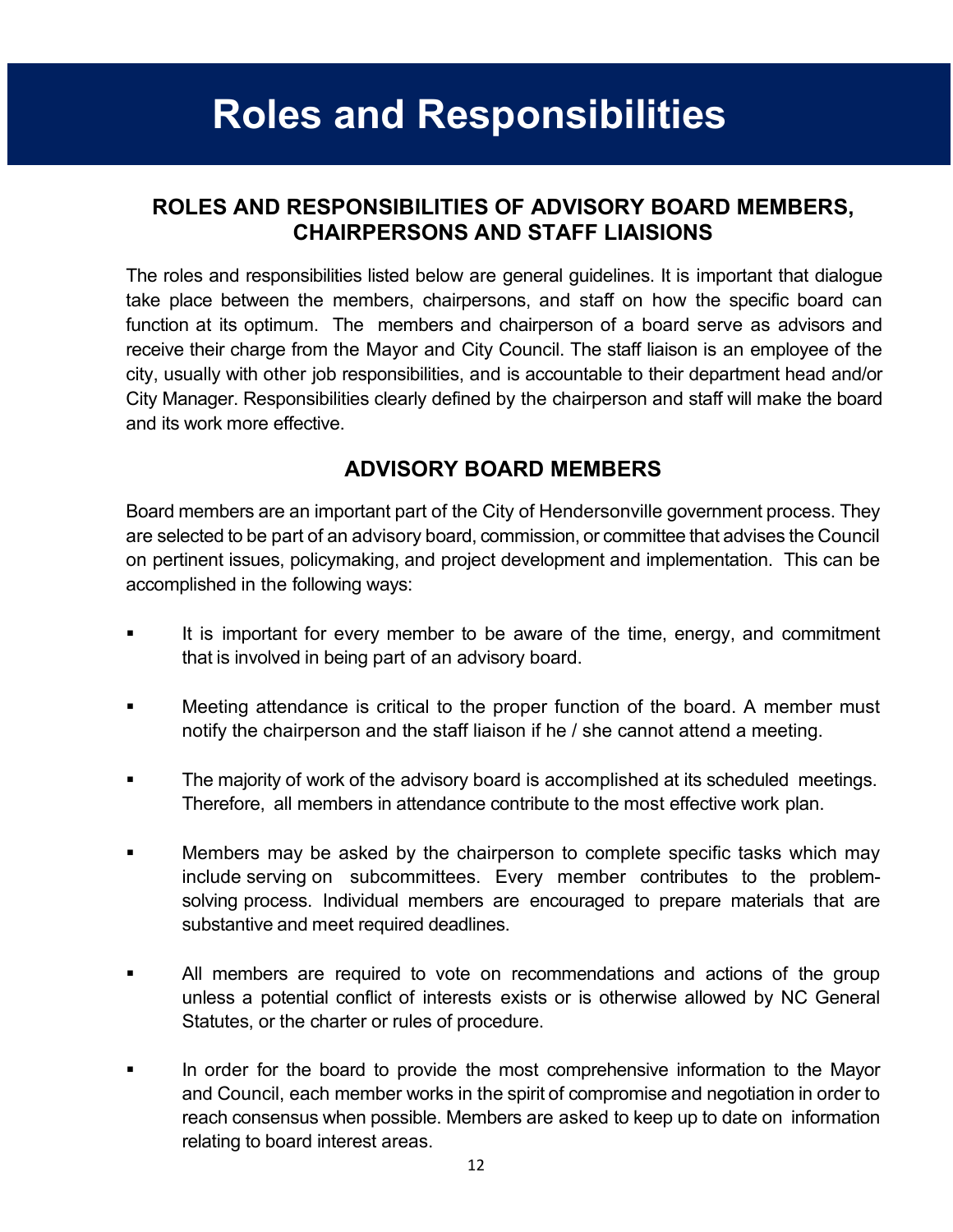- Members shall not represent their individual views through any contacts they have with the media as being representative of the full board unless the board has formally taken a position on the matter.
- Members shall communicate through the chairperson upon taking a position on any matter of significance.

### **BOARD CHAIRPERSON**

The board chairperson may be appointed by the Mayor, Council, or the members of their respective board, in accordance with the guidelines and/or charter establishing such board, and act as a link between the Mayor, Council, staff, fellow advisory board members, and the community. It is the duty of the chairperson of each advisory board, commission, or committee to be responsible for notifying the Mayor and Council when members of that board have not met the guidelines for faithful attendance. The chairperson's responsibilities include the following:

- The chairperson makes sure all meetings are open to thepublic and works with staff liaison and the City Clerk to issue meeting notices in compliance with NC Open Meetings Laws. The chairperson presides over the meetings and acts as meeting facilitator to keep to the agenda and meeting timeframe.
- The chair has the same duty to vote as other members, though in no event may the chair break a tie on a motion on which he or she has already voted.
- A member must be recognized by the chair (or other presiding officer) in order to address the committee.
- As presiding officer, the chair is to enforce rules and maintain order and decorum during committee meetings. To that end, the chair may (1) rule on points of parliamentary procedure, to include ruling out of order any motion clearly offered for obstructive or dilatory purposes; (2) determine whether a member or other speaker has gone beyond reasonable standards of courtesy in his or her remarks and entertain and rule on objections from other members on this ground;(3) entertain and answer questions of parliamentary procedure; (4) call a brief recess at any time; and (5) adjourn in an emergency.
- The chairperson advises the Mayor and City Council upon request or in reference to the mission of the advisory board and board policy.
- The chairperson and/or staff liaison conduct an orientation for new members to familiarize them with the work and operations of the board, as well as the information contained in this handbook.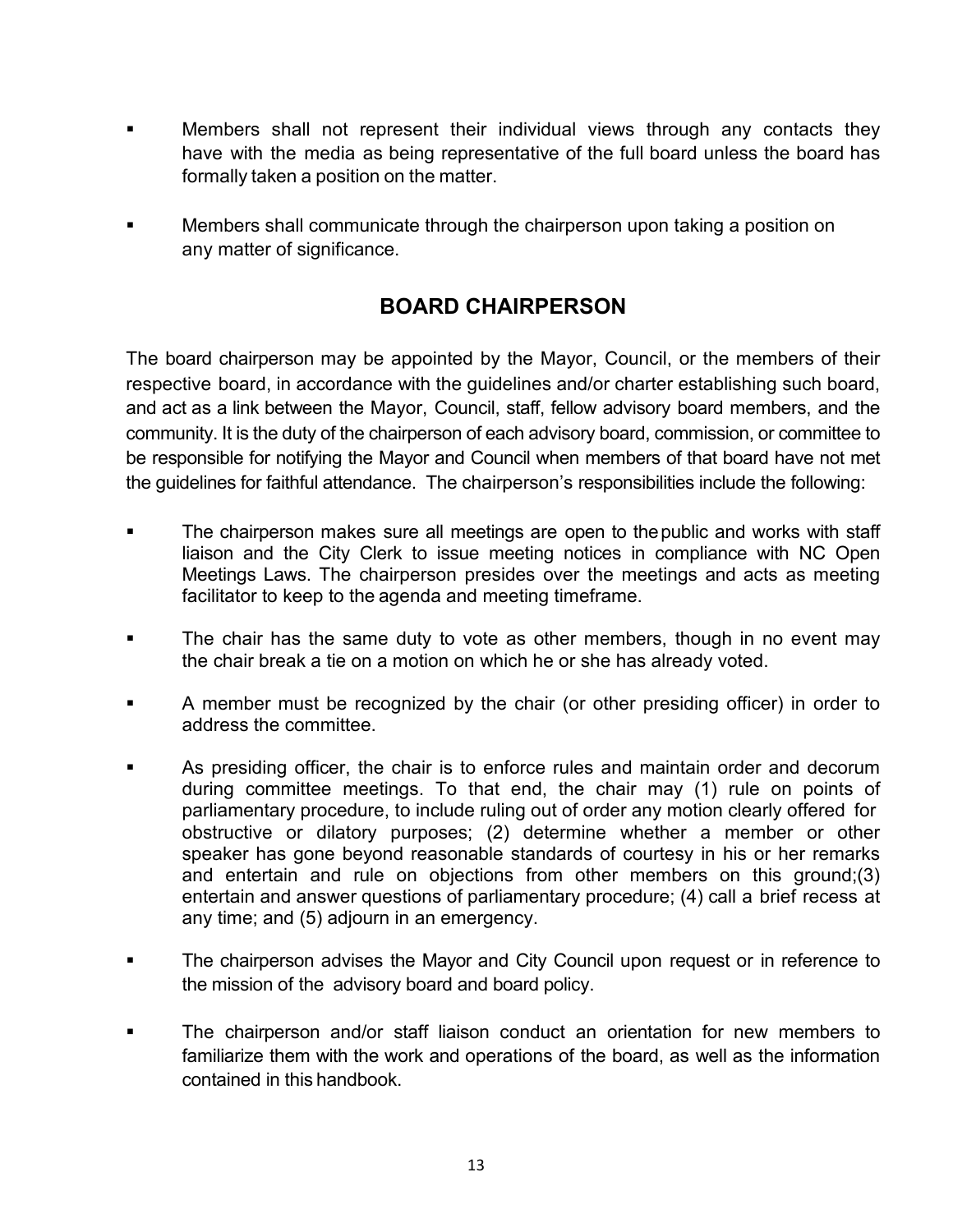- The chairperson promotes regular meeting attendance by all members. In the event that a member of an advisory board fails to comply with the attendance policy, or any policy contained herein the chairperson shall notify the Mayor and City Council, in writing, of the policy violation and to request that said member to be replaced. Correspondence shall be directed to the City Clerk for dissemination to the Mayor and City Council.
- The chairperson seeks the input of members on the work program and agenda formulation and uses consensus-building techniques to find optimum recommendations. The chairperson delegates assignments to members, recognizing skill, experience, and interest of individuals in the group; he/she makes sure all members get a chance to participate and uses subcommittees as much as possible to empower the group.
- The chairman in conjunction with the staff liaison develops annual reports which are due to the Mayor and City Council in accordance with adopted policy, or annually.
- **The chairperson is encouraged to discuss the advisory board work with applicants** seeking appointment to the board.
- The chairperson may recommend certain skill sets necessary to fill individual vacancies that are a reflection of the needs of the board and community.
- The chairperson shall not represent their individual views through any contacts they have with the media as being representative of the full board unless the board has formally taken a position on the matter. The chairperson shall communicate through the staff liaison upon taking a position on any matter of significance. The City's Communications Manager or City Clerk should be consulted with any questions.
- The chairperson keeps the Mayor and City Council apprised of all significant issues, either directly or through the staff liaison.

### **STAFF LIAISONS (SECRETARY)**

Staff liaisons provide important resources to advisory boards. The resources and staff time available to each board varies. Advisory boards report to the Mayor and City Council and the staff liaisons report ultimately to the City Manager, an arrangement that works most effectively when the chairperson and the staff have a clear understanding of what needs to be done and what resources are available to get the job done.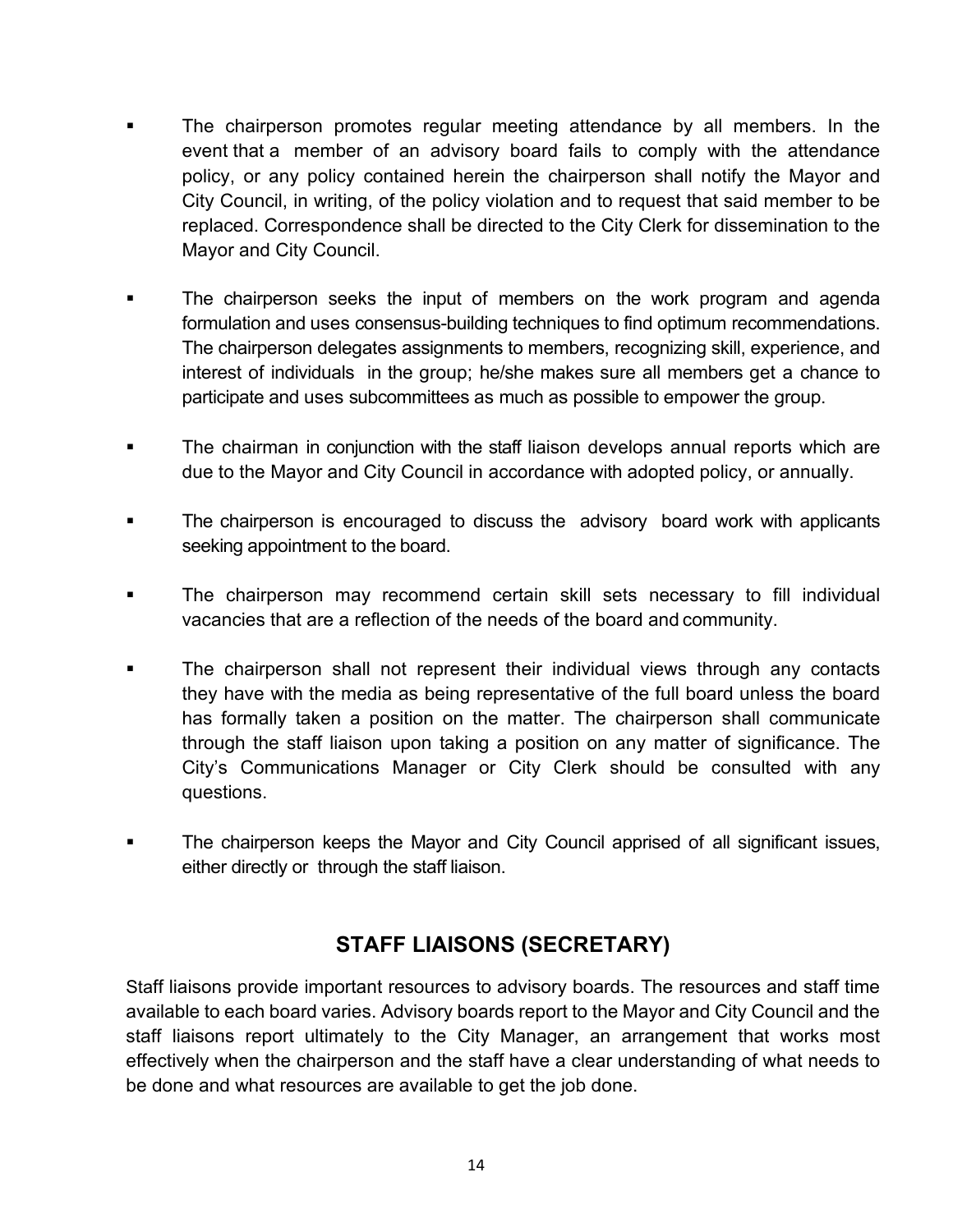The staff liaison carries out his/her responsibilities in the following ways:

- The staff liaison shall ensure that all meetings of the committee are properly noticed and are open to the public in compliance with NC Open Meetings Laws.
- The staff liaison shall maintain the sunshine list, a list of those persons or entities that have filed a written request indicating a desire to receive notice of all special meetings of the committee.
- The staff liaison shall take and record the actions of the committee and draft minutes of the meetings accordingly. Minutes shall be sent to committee members prior to their next regularly scheduled meeting. The secretary shall also forward a copy of the minutes as they are approved to the Clerk who will provide to the City Council and post on the City's website.
- The staff liaison shall be responsible for maintaining an accurate list of members of the committee, submitting to the City Clerk a quarterly attendance report for its members and notifying the City Clerk of any resignations of any of its members, or any other change in membership of the committee.
- The staff liaison shall provide assistance to clarify the role of the advisory board, commission, or committee, and with routine issues such as the time of meetings, quorums, etc.
- The staff liaison works with the chairperson to prepare each agenda and necessary meeting materials and gathers information, provides research, and makes it available to the board. The staff liaison provides technical and professional expertise to the board.
- The staff liaison updates the City's website calendar events to reflect any addition or omission of meetings and uploads all approved minutes to the portal for public inspection. Official minutes must also be kept in paper form as permanent records in a binder as indicated in the "Minutes" section of this handbook.
- The staff liaison provides attendance reports and notifies the City Clerk's Office of vacancies due to resignations, multiple absences, or other reasons.
- The staff liaison prepares draft reports and correspondence and makes sure all City Council presentations are prepared in the appropriate format and forwarded to the City Clerk.
- The staff liaison keeps his/her supervisor and department head informed on the work of the advisory board.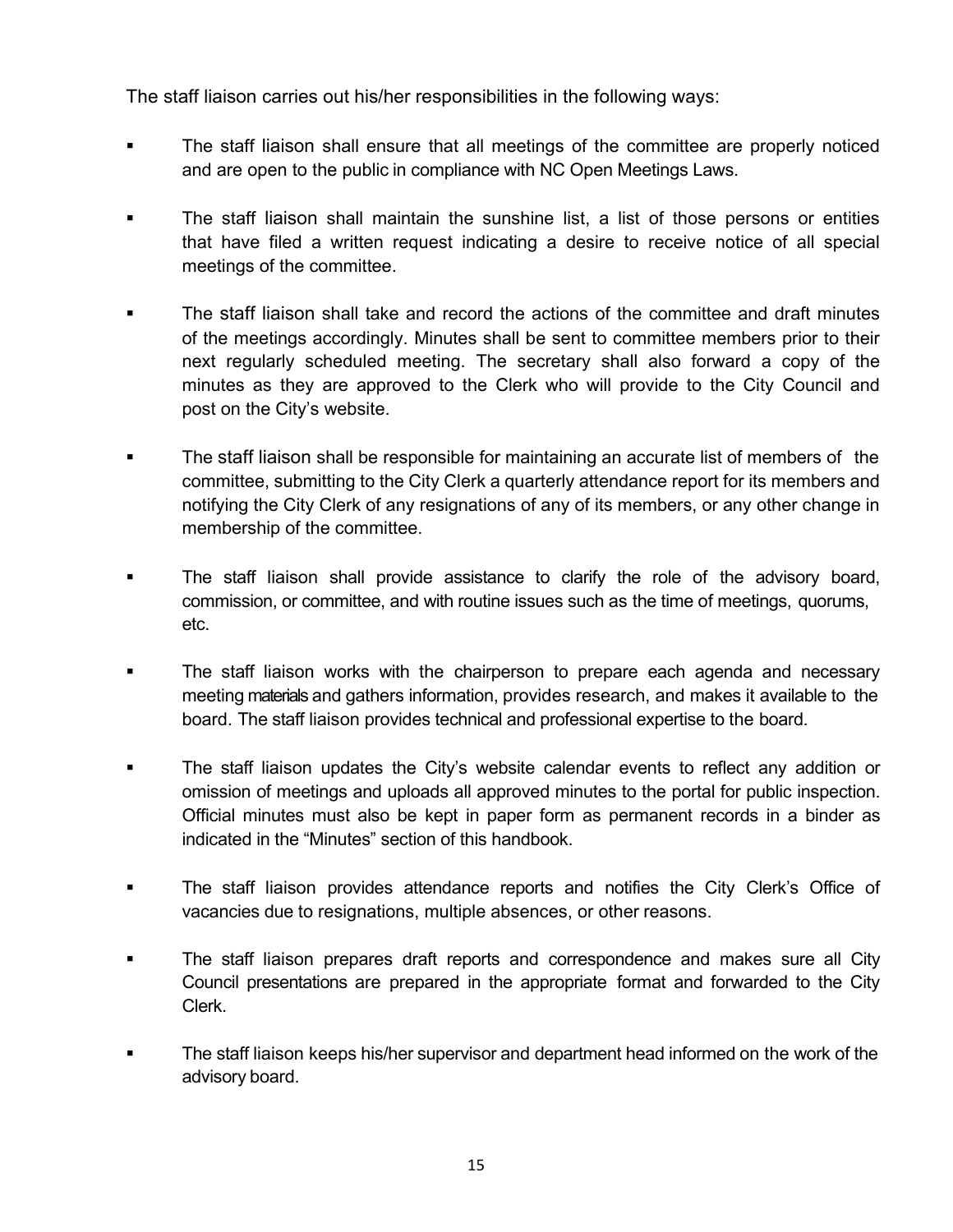# **Minutes**

Under the open meetings law, "full and accurate" minutes must also be kept of the meetings of "public bodies" that are part of municipal government. Included are all advisory boards, commissions, and committees of the city that perform either legislative, policymaking, quasijudicial, administrative, or advisory functions, and all subcommittees of these boards. The City Council establishes this procedure to ensure that the minutes of advisory boards are properly recorded and maintained.

Minutes of a City advisory board, commission, or committee are the official written record of actions taken by the body. It is the responsibility of the chairperson, through either the secretary or the staff liaison, to keep a record of the proceedings of the board. Minutes shall be kept in a permanent minute book and shall open to public inspection. The minutes provide future generations with the past history of the public body. They are used for many types of research and can be consulted for purposes of verification that certain actions were taken, when those actions were taken, and why. It is imperative that the minutes be a clear, concise, informative, and accurate record of the proceedings of the meeting. Minutes are considered permanent records for purposes of archival.

The minutes must be "full and accurate" (G.S. 160A-72; G.S. 143-318.10e) for they are the legal evidence of what the advisory board has said and done. "Full and accurate" does not generally mean, however, that a verbatim transcript of a meeting's proceedings must be made. Including a detailed record of comments may well be counterproductive and the board may find itself spending an excessive amount of time at its next meeting discussing the details of this record, which could have been omitted altogether. Rather, the minutes must record the results of each vote taken by the advisory board, and they should also show the existence of any condition that is required before a particular action may validly be taken. The full text of each motion and vote should be recorded indicating any action passed or recommended by the advisory board. The City Attorney will provide additional guidance and procedures for quasi-judicial boards regarding minutes. Minutes should include the following essential facts:

- The name of the board/commission/committee, date, time, and place (address) of the meeting.
- The minutes should state that the meeting was legally convened.
- The names of the members present and absent. The names of staff present and others as appropriate.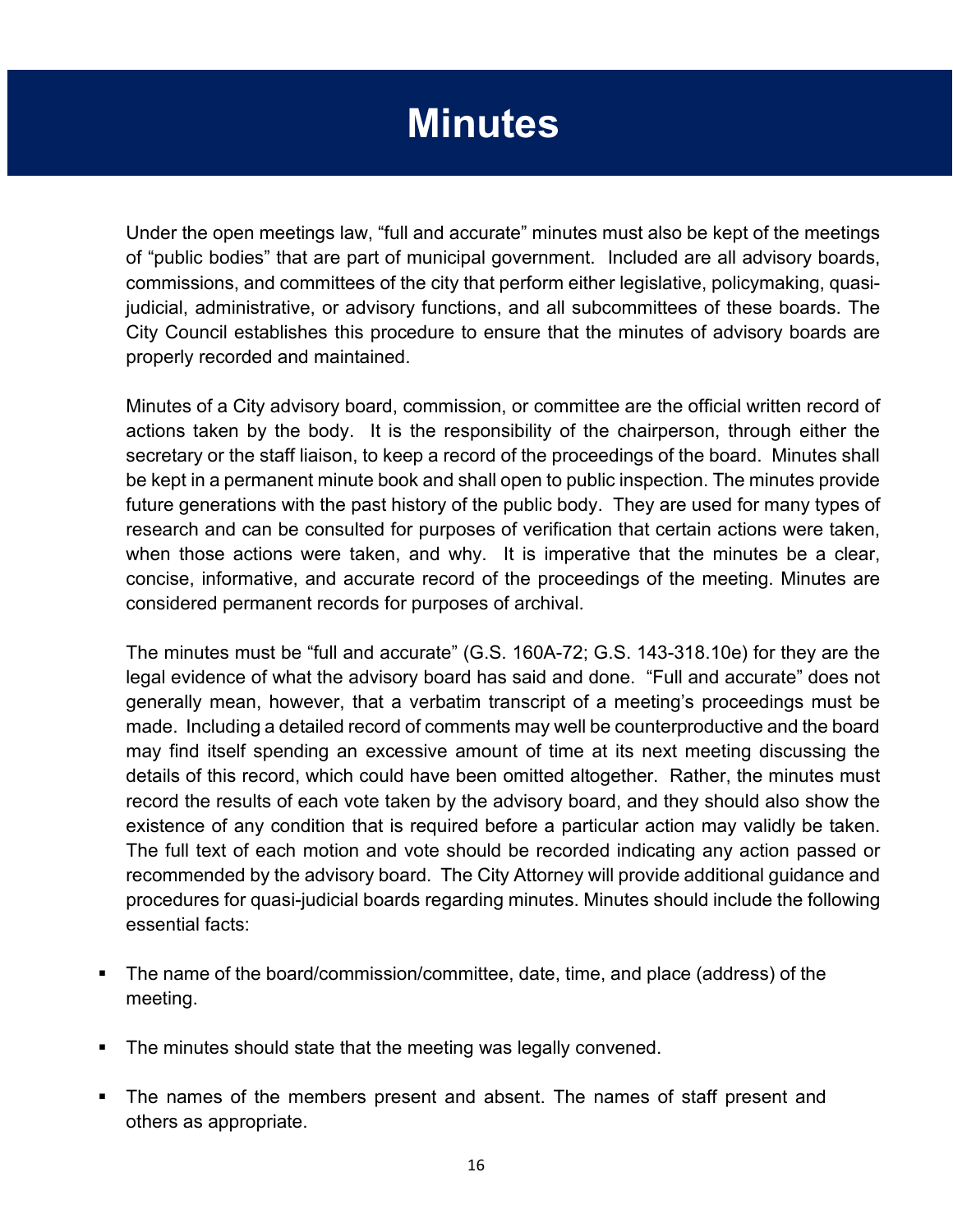- Show that a quorum was present at all times during the meeting. The late arrival and the early departure of members (including whether someone leaving was excused by the remaining members) should be noted.
- The names of any person addressing the board, a summary of subject matter presented, and any action taken as a result of the person's appearance before the board.
- A record of all motions. A motion as finally adopted must be recorded verbatim, along with the name of the person making the motion. The results of each vote shall be recorded indicating votes for and against.
- A record of all ordinances and resolutions introduced (if applicable). Ordinances and resolutions must be recorded verbatim as adopted by the board. Short resolutions and ordinances should be incorporated into the body of the minutes. Lengthy resolutions and ordinances may be attached as an addendum to the minutes.
- A record of all subjects (agenda) before the board and actions taken.
- A statement that the meeting adjourned and at what time.

Draft copies of advisory board minutes are generally prepared by the staff liaison and included in the agenda packet which is submitted to all board members several days before the meeting at which they are to be considered for approval. The circulated draft minutes are a public record that must also be made available for public inspection. The minutes do not become the official record of the committee's action until it approves them. Once the minutes are approved any prior drafts should be destroyed as they no longer have administrative value and are unnecessary to retain. Minutes shall be uploaded into the Municode portal for public viewing and a signed original kept by the staff liaison in a minute book for permanent retention.

The advisory board may correct minutes that it has already approved if it later finds that they are incorrect. In such a case the correction should be noted in the minutes of the meeting at which the correction is made, with an appropriate notation and cross-reference at the place in the minute book where the provision being corrected appears. Non-substantive corrections, such as those pertaining to grammar or spelling, may be corrected outside of the meeting by way of individual members contacting the secretary or staff support for their particular board or commission. Substantive corrections must be taken back before the body for a vote and amendment.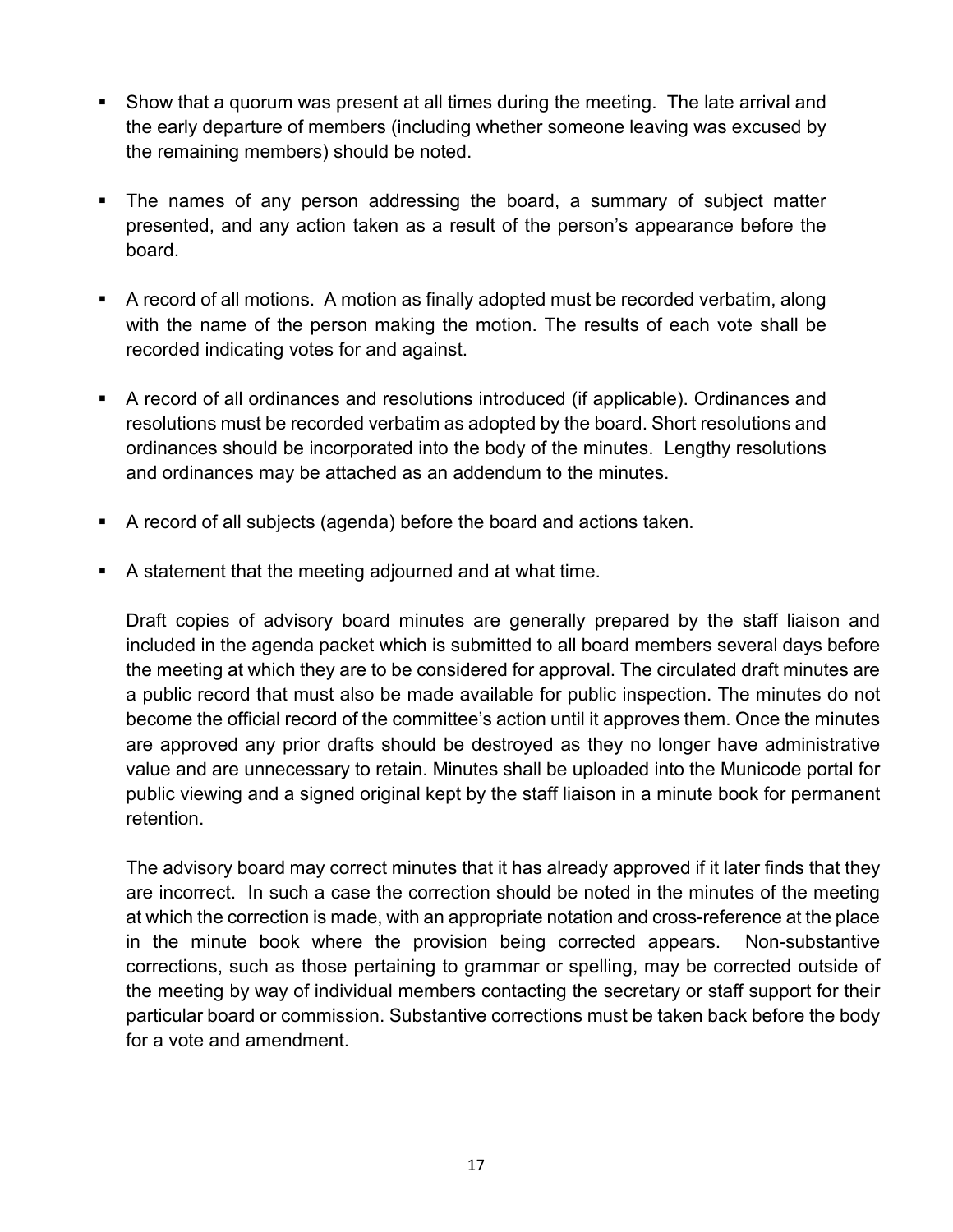Minutes should be signed by the respective board chair and staff liaison. The staff liaison may ask for assistance from the City Clerk in publishing the minutes.

The minutes should **not** include:

- Any personal opinions or comments (unless meeting is a bona fide public hearing).
- **IFFELM** Irrelevant comments or discussion surrounding a topic under discussion or action being taken.

### Order Of Business

The order of business may include additional items more appropriate for its work or which the board sets by policy, or by motion at the start of the meeting. Public comment periods may be added.

- Call meeting to order **(**ascertain quorum present)
- Discussion and revision of proposed agenda; adoption of agenda
- Approval of the minutes
- Unfinished business
- New business
- Other business (informal discussion)
- Adjourn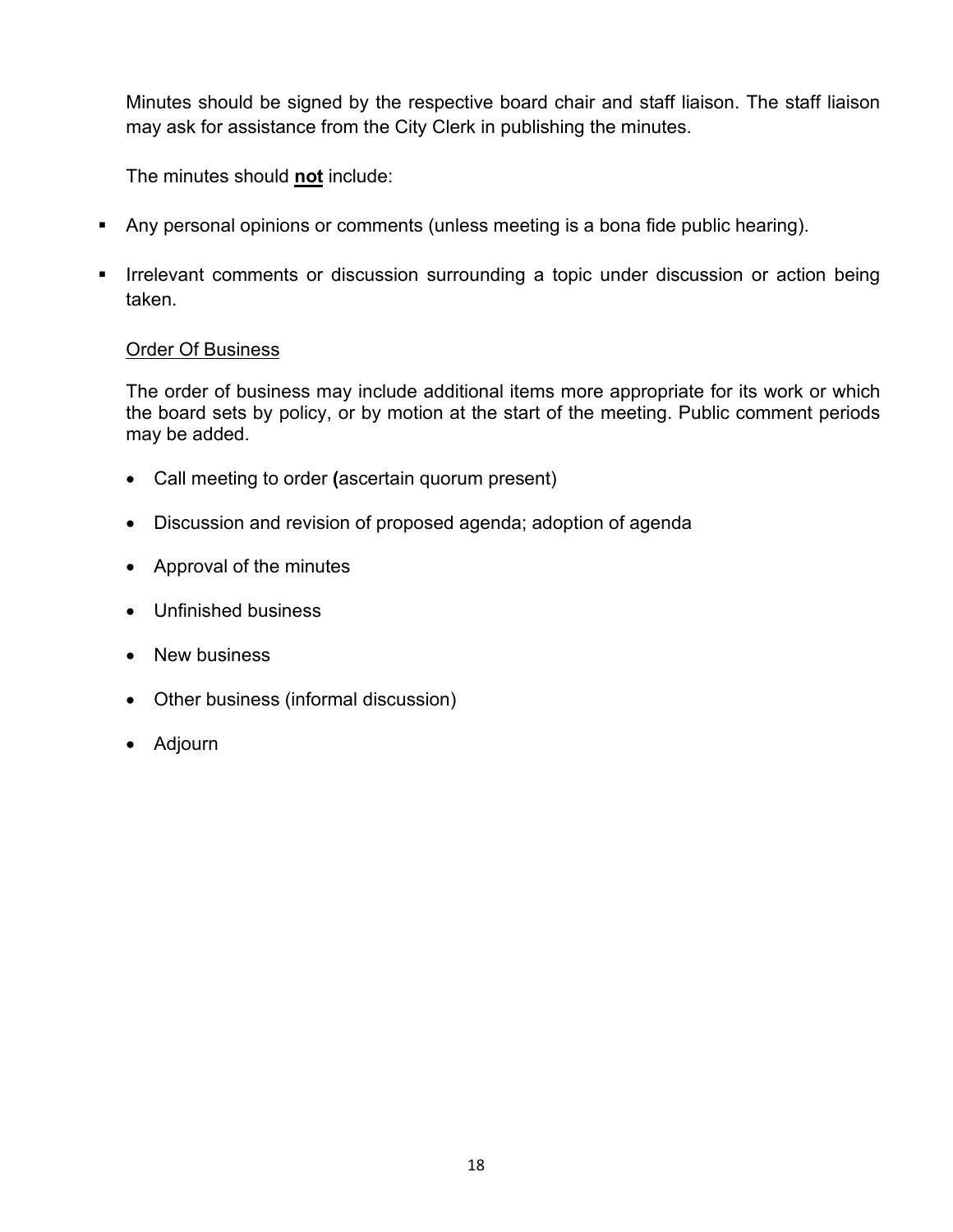# **City Council Core Values & Beliefs**

The City Council of the City of Hendersonville has established the following core values and beliefs.

### **The City of Hendersonville believes municipal government should be non-partisan.**

- $\circ$  Political affiliations are not productive to solving problems of local communities.
- $\circ$  City leaders and staff must lead by example and meet regularly with people who have different points of view.
- $\circ$  City leaders and staff must maintain an awareness of local, state and national political trends but must lead the City in a manner that serves all community members.

### **The City of Hendersonville values open, transparent communication and trust with the community and each other.**

- $\circ$  The City will openly communicate with the public and each other to ensure information about services, policies and programs are available to all.
- o The City will build trust through ethical and transparent leadership.
- $\circ$  The City will share information and solicit feedback prior to the implementation of new programs and policies.
- o The City will be open to concerns and comments from all stakeholders and will ensure the community can easily speak to leaders without fear of retribution/embarrassment.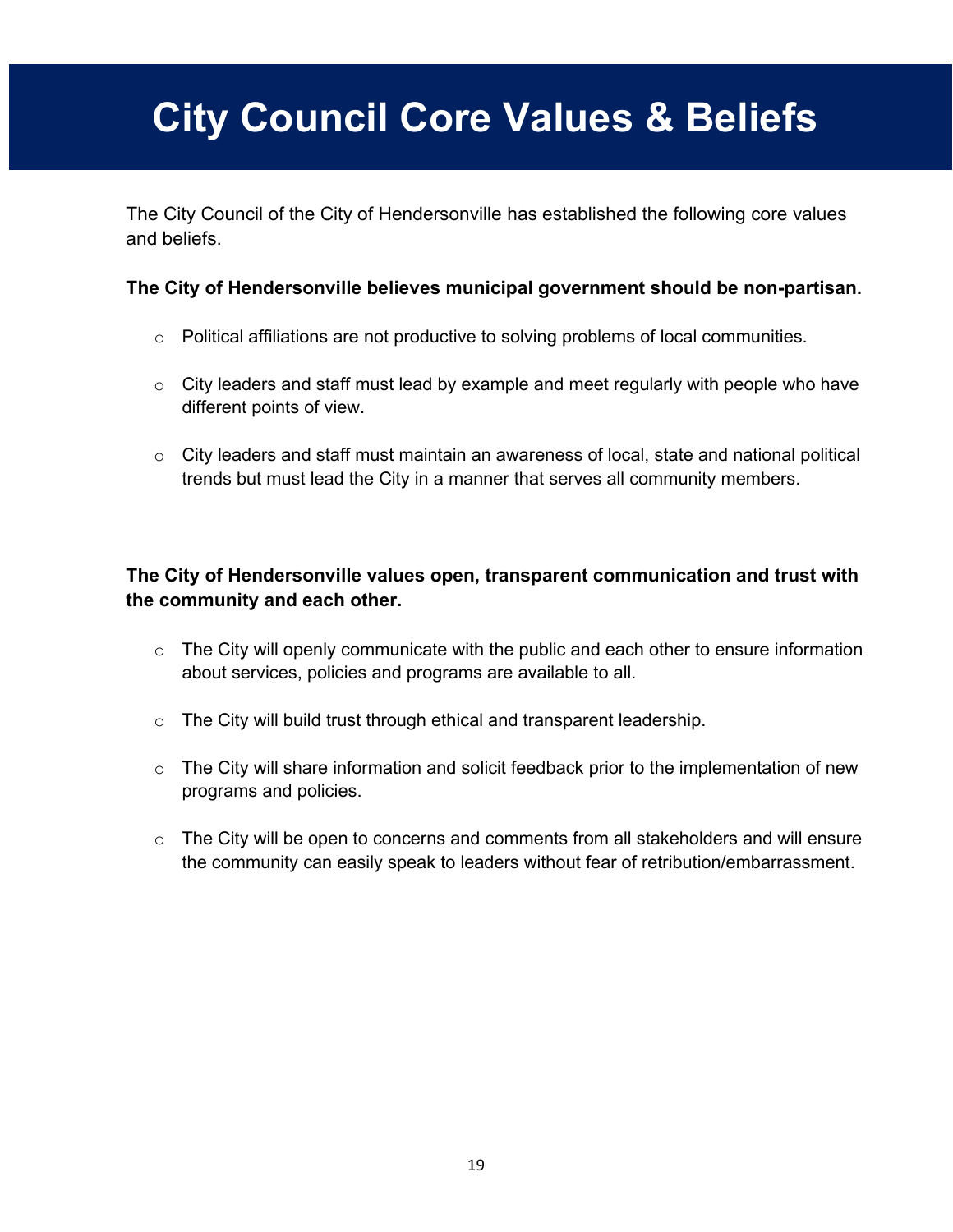**The City of Hendersonville believes community members expect services to be delivered at a high level.**

- $\circ$  The City will deliver services at a high level to make people feel their taxes and fees are being used effectively and to encourage others to live in our community.
- $\circ$  The City will deliver services in a manner that ensures the safety of the community.
- $\circ$  The City will deliver services in a manner that limits the disruption of our community members' daily lives to the greatest extent possible.

### **The City of Hendersonville values all community members through promoting diversity, equity, and inclusion.**

- $\circ$  The City must evaluate all laws, policies, and rules to ensure that they can be implemented and enforced in a fair and equitable manner.
- $\circ$  The City must evaluate all current and future programs, projects, or initiatives to ensure they build a culture where differences are valued.
- o The City must ensure that leaders and staff consistently work to build trust and positive relationships throughout our entire community.

### **The City of Hendersonville values its employees and must support them to ensure the provision of high-quality services to its residents.**

- o The City must provide growth opportunities to employees and educational tools to allow them to grow in their roles and responsibilities.
- o The City must respect and pay employees fairly and competitively.
- $\circ$  The City must support employees by providing a safe and hazard free workplace.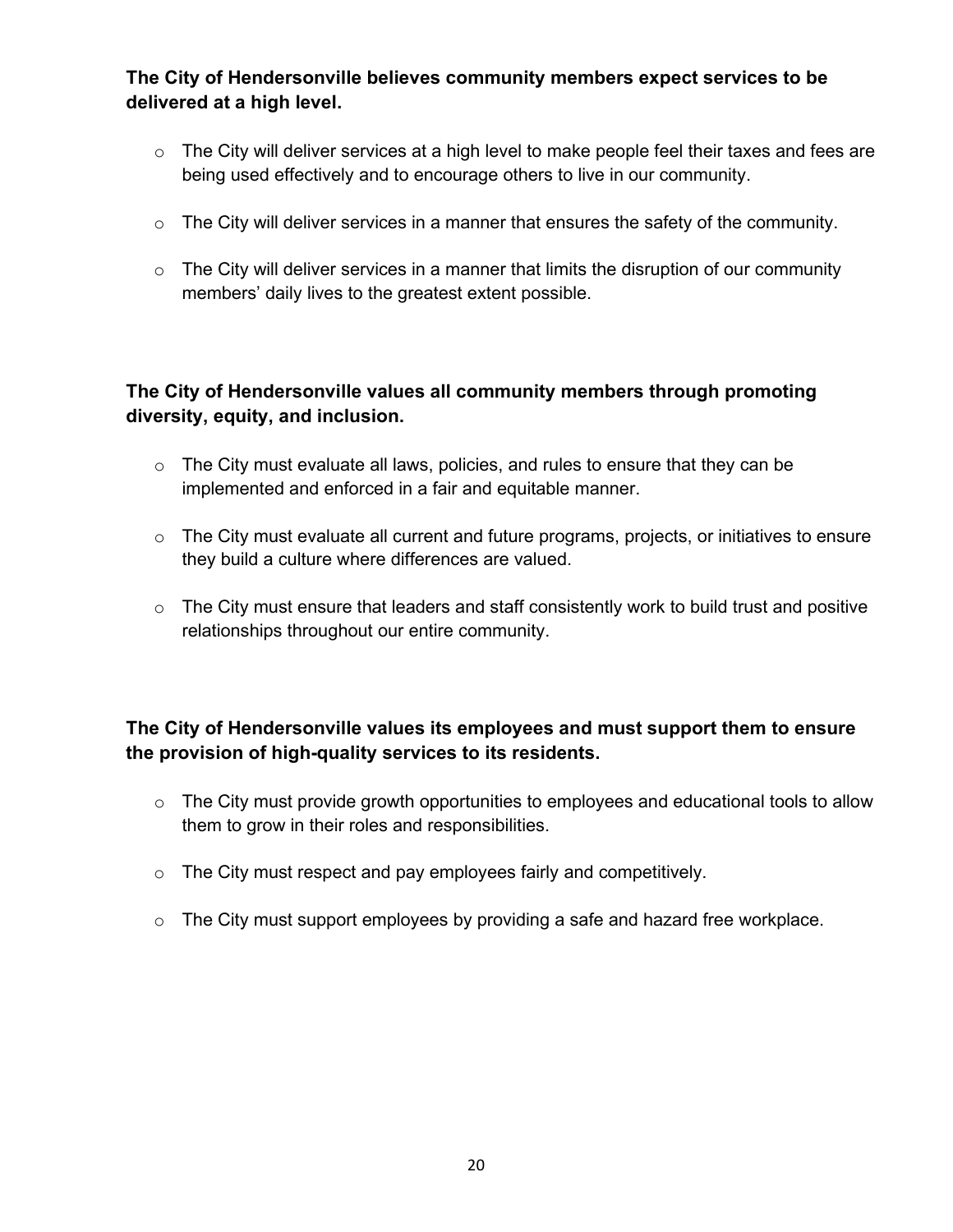**The City of Hendersonville believes that it must pursue and provide opportunity for responsible growth.** 

- $\circ$  The City will establish and maintain policies and programs that encourage economic opportunity and help grow small business and entrepreneurship.
- o The City will work with our community to provide educational opportunities about growth and its impact on economic vitality and quality of life .
- $\circ$  The City will encourage responsible growth that provides opportunities for success to all segments of our community.
- $\circ$  The City will make efforts to generate affordable housing options and reduce the impacts of the high cost of living within our community.
- o The City will prioritize the protection of existing residential neighborhoods when making growth decisions.

### **The City of Hendersonville values the lives of all community members and must protect them through collective action.**

- $\circ$  Our goal is to make the lives of all residents better through collective action.
- o The City recognizes the sanctity of each person's life.
- $\circ$  The City must be open to change priorities and polices as circumstances change in the world around us.

### **The City of Hendersonville believes environmental sustainability is critical to preserving the community for future generations.**

- $\circ$  The City will evaluate the environmental sustainability of all projects and programs while maintaining a solid relationship with residential and business development.
- $\circ$  The City believes that it is our responsibility to protect all our natural resources and the environment through the implementation of sustainable and responsible projects.
- $\circ$  The City must lead by example by evaluating all city operations to ensure they protect or repair the natural environment and are environmentally sustainable.
- $\circ$  The City will prioritize the protection of existing tree canopy and the development of greenspaces and parks.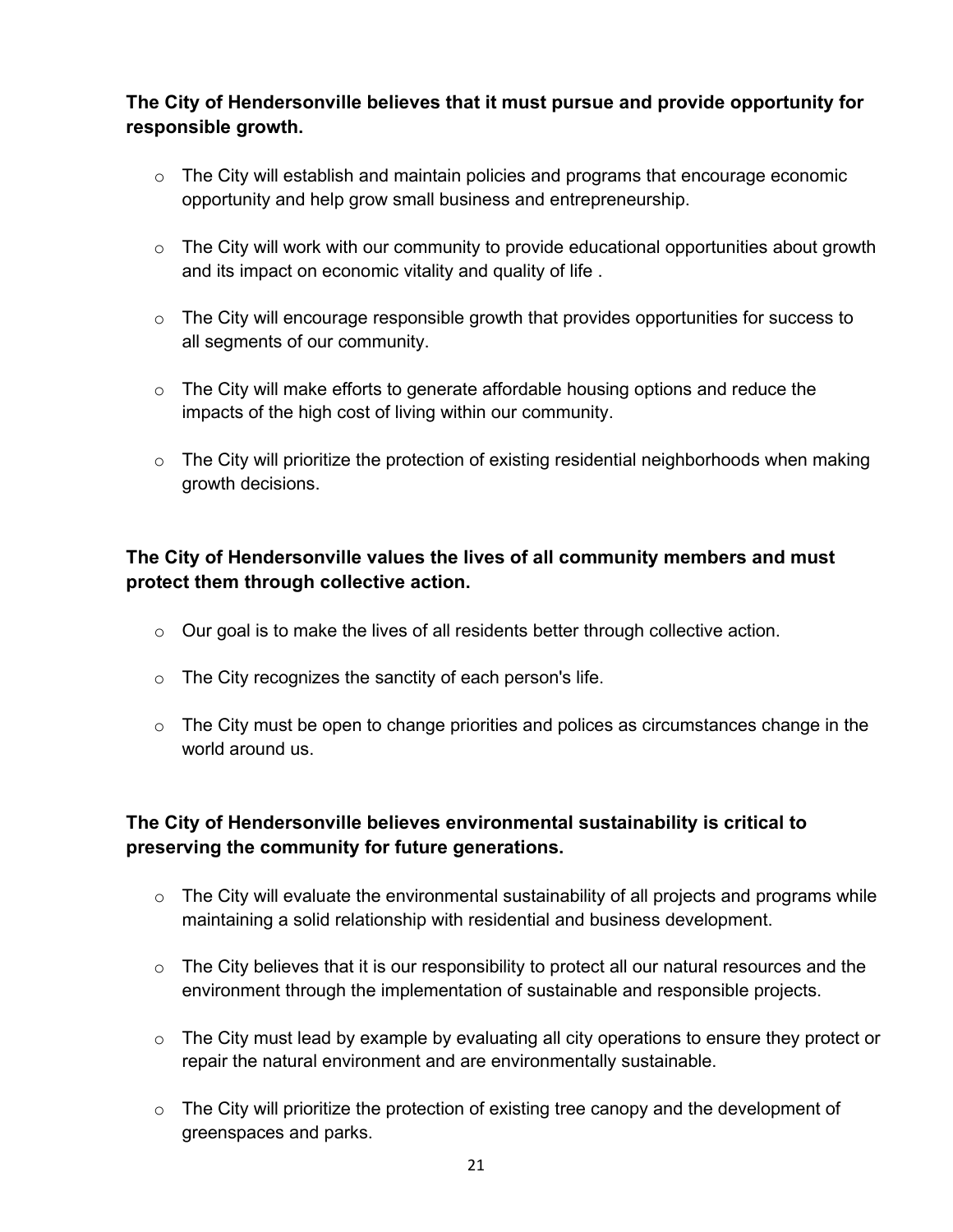# **Code of Ethics Resolution**

Pursuant to the requirements of Section 160A-86 of the North Carolina General Statutes, the City Council adopted a General Principles and Code of Ethics by Resolution #10-1151 to guide Council Members in their lawful decision-making. It is the desire of Council for each Advisory Board, Commission, or Committee Member to acknowledge receipt of and abide by a Code of Ethics and Attendance Policy for Members of Advisory Boards, Commissions and Committees of the City of Hendersonville as set forth by Resolution. The purpose of this Code of Ethics & Attendance Policy is to establish guidelines for ethical standards of conduct for Advisory Board Members and to help determine what conduct is appropriate in particular cases. It should not be considered a substitute for the law or for a member's best judgment.

### **Resolution # R-22-31**

### <span id="page-22-0"></span>**RESOLUTION BY THE CITY OF HENDERSONVILLE CITY COUNCIL ESTABLISHING A CODE OF ETHICS AND ATTENDANCE POLICY FOR MEMBERS OF ADVISORY BOARDS, COMMISSIONS, AND COMMITTEES OF THE CITY OF HENDERSONVILLE**

**WHEREAS**, Section 160A-86 of the North Carolina General Statutes requires local governing boards to adopt a code of ethics and, pursuant to Section 160A-86, the City Council has previously adopted a Code of Ethics Resolution #10-1151 on December 4, 2010 for the Mayor and City Council; and

**WHEREAS**, it is appropriate that members of City advisory boards, commissions, and committees as well as Mayoral and City Council appointees to non-city bodies (hereinafter "Advisory Board Members"), also adhere to a Code of Ethic; and

**NOW, THEREFORE, BE IT RESOLVED** by the City Council of the City of Hendersonville in recognition of our blessings and obligations as citizens of the State of North Carolina and as public officials representing the citizens of the City of Hendersonville, and acting pursuant to the requirements of Section 160A-86 of the North Carolina General Statutes, we do hereby adopt the following General Principles and Code of Ethics & Attendance Policy to guide Advisory Board Members in their lawful decision-making.

### **GENERAL PRINCIPLES AND CODE OF ETHICS**

The purpose of this Code of Ethics is to establish guidelines for ethical standards of conduct for advisory board members and to help determine what conduct is appropriate in particular cases. It should not be considered a substitute for the law or for a member's best judgment.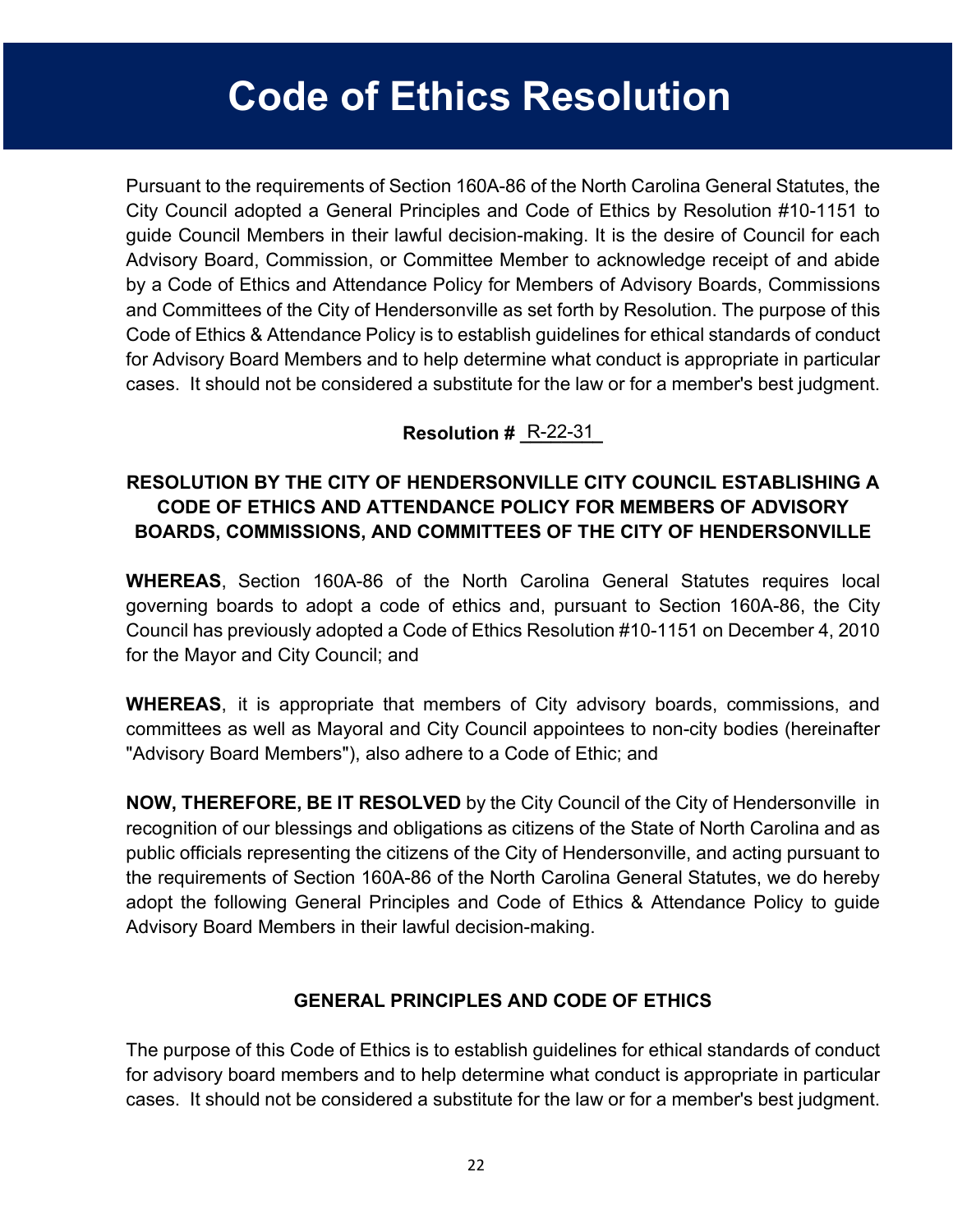The stability and proper operation of democratic representative government depend upon public confidence in the integrity of the government and upon responsible exercise of the trust conferred by the people upon their elected officials.

Governmental decisions and policy must be made and implemented through proper channels and processes of the governmental structure.

Advisory board members must be able to act in a manner that maintains their integrity and independence yet is responsive to the interests and needs of those they represent and must always remain aware that they may, at various times, play different roles:

As advisors, who balance the public interest and private rights in considering and recommending, among other things, ordinances, policies, and decisions.

As decision-makers, who arrive at fair and impartial determinations.

Advisory board members must know how to distinguish among these roles, to determine when each role is appropriate, and to act accordingly.

Advisory board members must be aware of their obligation to conform their behavior to standards of ethical conduct that warrant the trust of the Mayor and City Council and the citizens of the City of Hendersonville. Each board member must find within his or her own conscience the touchstone by which to determine what conduct is appropriate.

#### **Section 1**

Advisory board members should obey all laws applicable to their official actions. Advisory board members should be guided by the spirit as well as the letter of the law in whatever they do.

At the same time, advisory board members should feel free to assert policy positions and opinions without fear of reprisal from fellow board members or citizens. However, in doing so, advisory board members:

(a) shall be mindful that they were appointed by the Mayor or City Council, or by another appointing authority to a City board, commission, or committee and, therefore, if they are advising or advocating a position that is contrary to a Council policy, that they notify the Mayor and City Council of such as soon as practicable;

(b) who serve in an advisory capacity shall be mindful that their chief responsibility is to advise the Mayor and City Council or other decision-making body rather than to advocate to the public at large, particularly when the position of advocacy is contrary to a Council policy;

(c) shall understand that they hold a position of trust on behalf of the City and its citizens;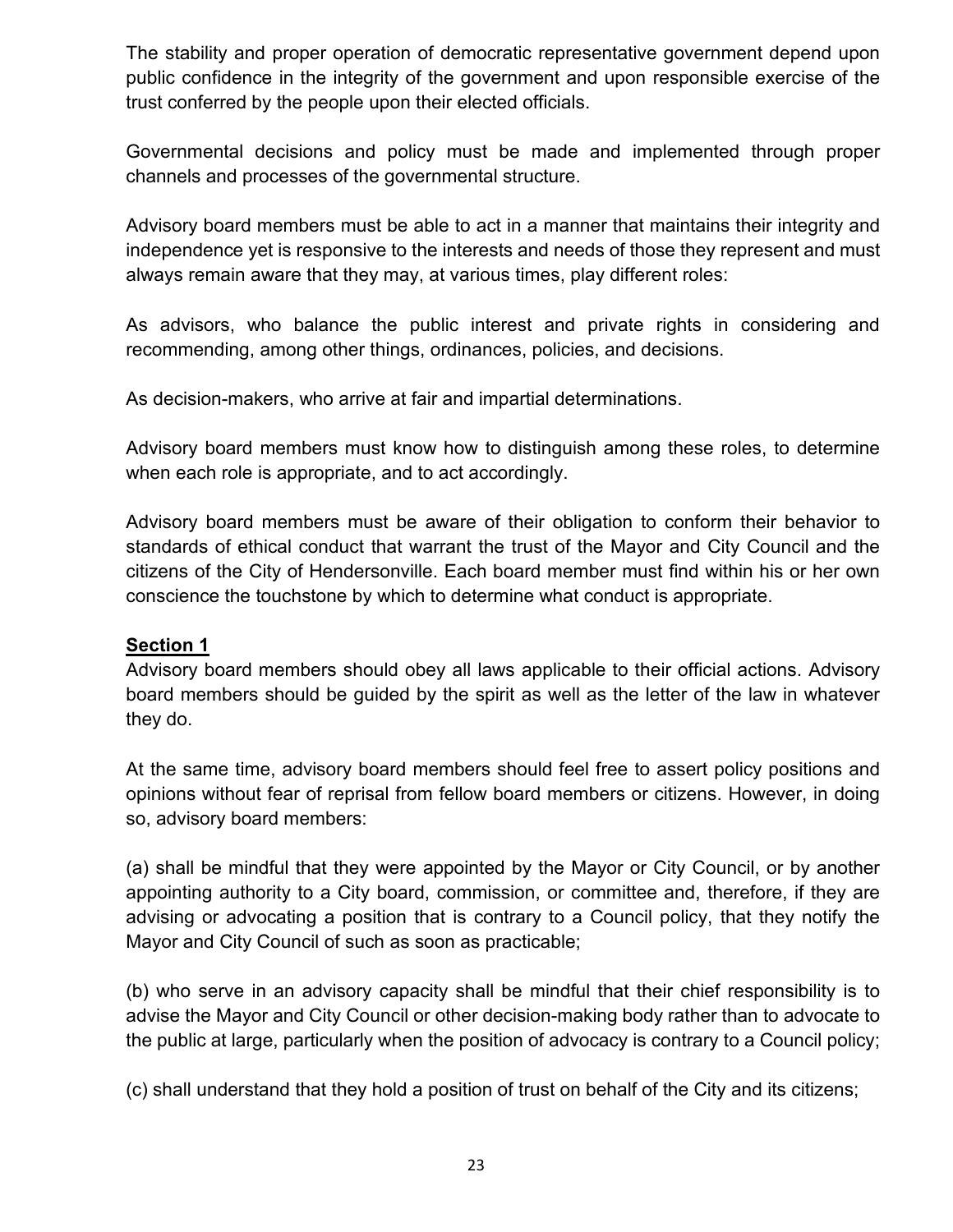(d) shall assert policy positions and opinions on matters within or related to the jurisdiction and subject matter of the body on which they serve only through the transparency of official proceedings of the body or in a capacity and manner appropriate for a member of such body. Advisory board members shall not represent their individual views as being representative of the full body unless they have been formally authorized by the body to do so;

(e) shall faithfully attend regular and special meetings of the body.

These guidelines are especially important to chairpersons who must recognize that they are often viewed as speaking for the body.

To declare that an advisory board member is behaving unethically because one disagrees with that official on a question of policy (and not because of the board member's behavior) is unfair, dishonest, irresponsible, and itself unethical.

### **Section 2**

Advisory board members should act with integrity and independence from improper influence as they exercise the duties of their offices. Characteristics and behaviors consistent with this standard include the following:

- o Adhering firmly to a code of sound values
- o Exhibiting trustworthiness
- $\circ$  Using their best independent judgment to pursue the common good as they see it, presenting their opinions to all in a reasonable, forthright, consistent manner
- o Remaining incorruptible, self-governing, and unaffected by improper influence while at the same time being able to consider the opinions and ideas of others
- $\circ$  For advisory board members who act in a quasi-judicial capacity, disclosing contacts and information about issues that they receive outside of public meetings and refraining from seeking or receiving information about quasi-judicial matters outside of the quasi-judicial proceedings themselves
- o Treating other board members, staff and the public with respect and honoring the opinions of others even when the board members disagree with those opinions
- $\circ$  Showing respect for their offices and not behaving in ways that reflect badly on those offices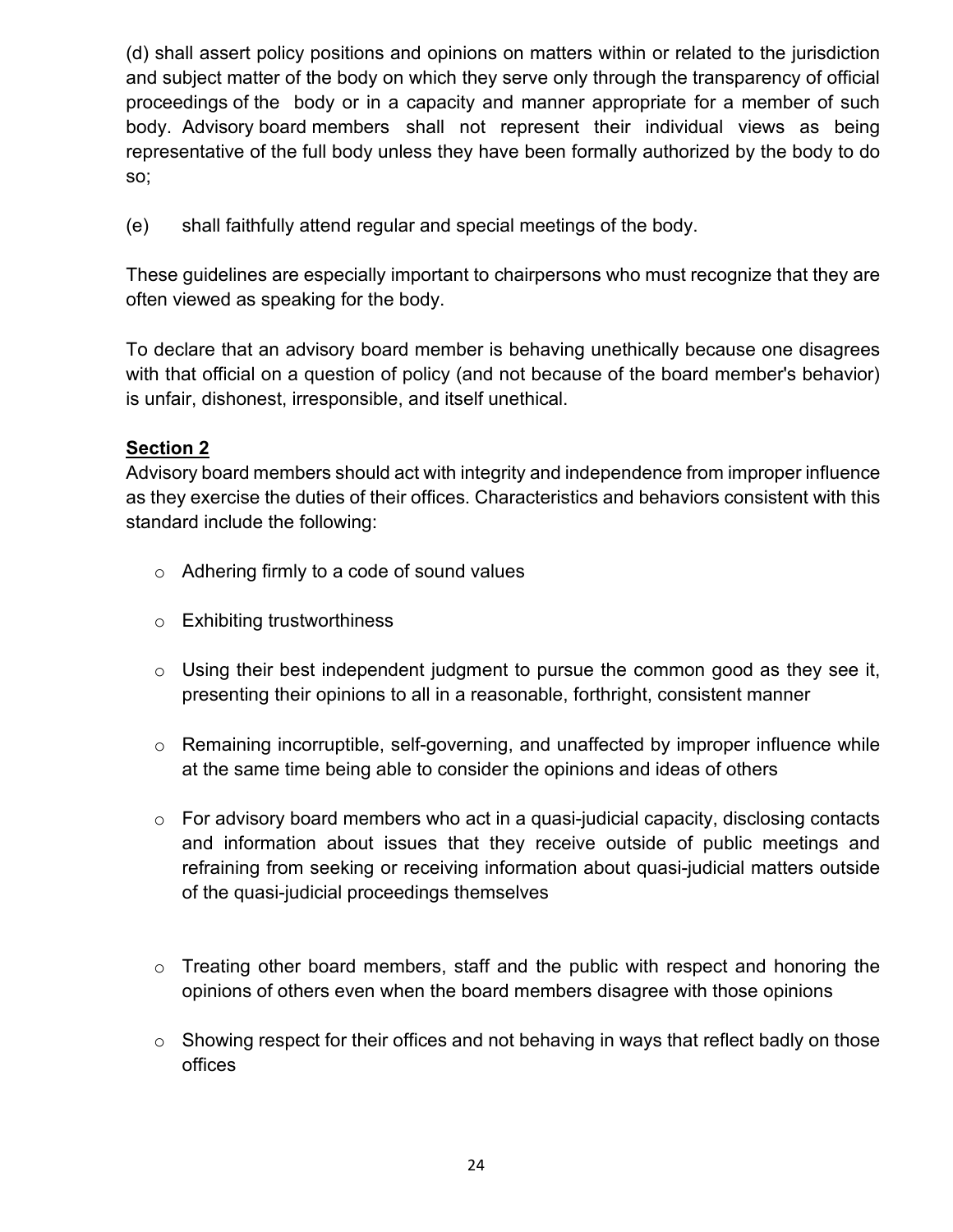$\circ$  Recognizing that individual advisory board members are not generally allowed to act on behalf of the body but may only do so if the body specifically authorizes it, and that the body must take official action as a body

### **Section 3**

Advisory board members should avoid impropriety in the exercise of their official duties. Their official actions should be above reproach and they should not use their official position for personal gain. Although opinions may vary about what behavior is inappropriate, the Mayor and City Council will consider impropriety in terms of whether a reasonable person who is aware of all of the relevant facts and circumstances surrounding the advisory board member's action would conclude that the action was inappropriate.

If an advisory board member believes that his or her actions, while legal and ethical, may be misunderstood, the member should seek the advice of the staff liaison who will confer with his or her department supervisor and/or the City Attorney who will consider the facts of the situation and the steps necessary to resolve it.

### **Section 4**

Advisory board members should faithfully perform the duties of their offices. They should act as the especially responsible citizens whom others can trust and respect. They should set a good example for others in the community, keeping in mind that trust and respect must continually be earned. Advisory board members should be willing to bear their fair share of the body's workload. To the extent appropriate, they should be willing to put the City's interests ahead of their own.

### **Section 5**

Advisory board members should conduct the affairs of the board in an open and public manner. They should comply with all applicable laws governing open meetings and public records, recognizing that doing so is an important way to be worthy of the public's trust. They should remember when they meet that they are conducting the public's business. They should also remember that local government records belong to the public and not to them or City employees.

In order to ensure strict compliance with the laws concerning openness, the Mayor and City Council have made it clear that an environment of transparency and candor is to be maintained at all times in the governmental unit. They should take deliberate steps to make certain that any meetings held by the body are lawfully conducted and that such meetings do not stray from the purposes for which they are called.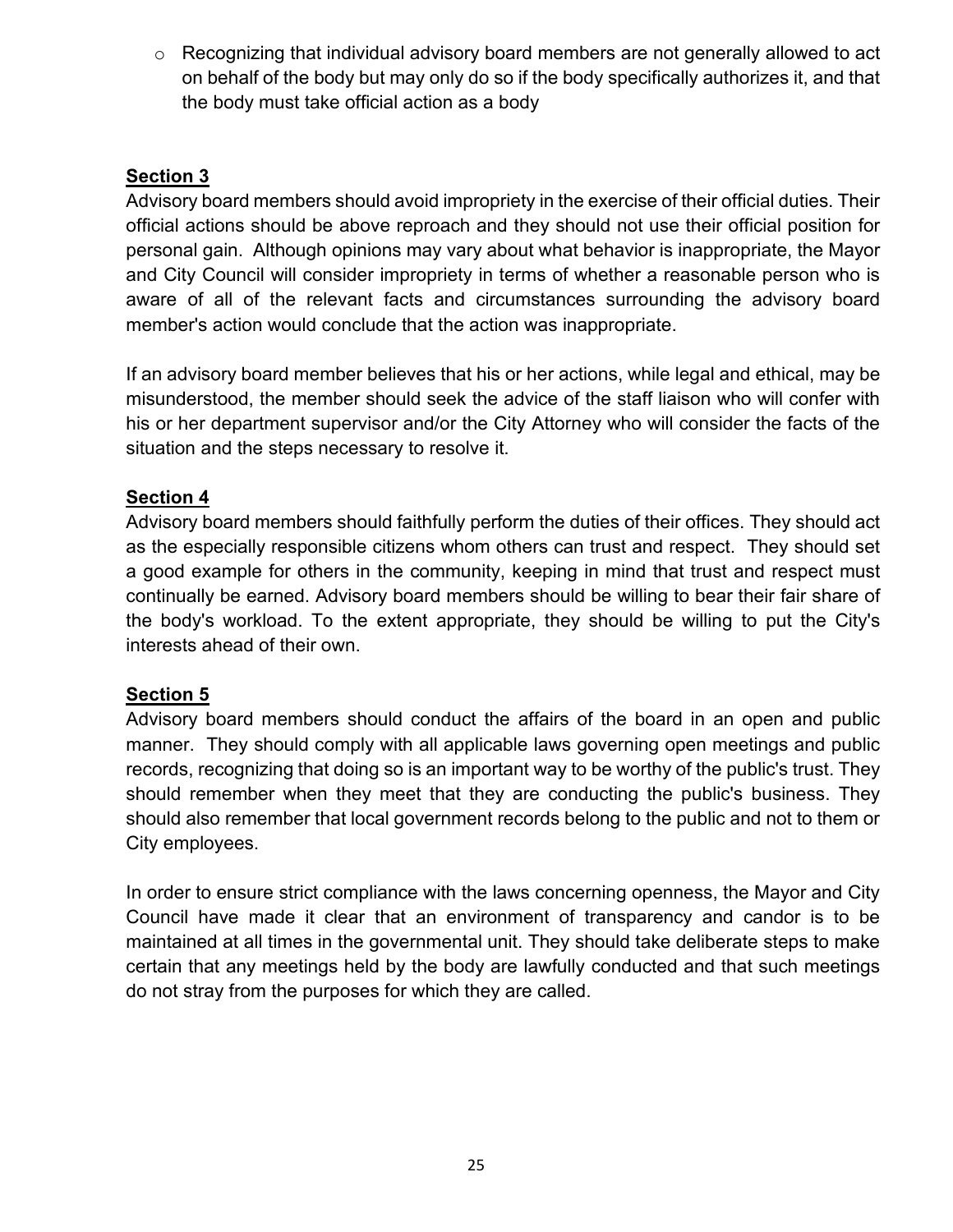### **Section 6 ATTENDANCE POLICY**

Advisory board members should faithfully attend and prepare for meetings and adhere to the following attendance policy.

In order for an advisory board, commission, or committee to be effective and efficient, and to accomplish its purpose, its membership must be actively involved and attentive to the business of the body therefore the Mayor and City Council may dismiss any member who misses three consecutive meetings or one-half of the meetings held in a calendar year without good cause (such as temporary severe illness of a member or such member's family

or overriding but temporary business concerns). Such dismissal may be considered upon complaint by the chairperson, a member of the advisory board, staff liaison, or on the City Council's own motion.

On January 1st of each year, a member of any advisory board appointed by the Mayor or City Council may be automatically removed from said body for failure to attend at least one half of all regular and special meetings of the body held during the immediately preceding calendar year.

#### **Sanctions**

In the event that a member of an advisory board fails to comply with the code of ethics or attendance policy the chairperson or staff liaison shall notify the City Clerk in writing of the policy violation and to request that said member be replaced. The City Clerk will forward the complaint to the Mayor and City Council for review. Following the review of an allegation against a member of a City advisory board, the City Council may sanction the member who was the subject of the review. Potential sanctions include removal of the member, adoption of a resolution of censure, and any other lawful sanction within the City Council's power.

**Adopted by the City Council of the City of Hendersonville, North Carolina on** this 3rd day of March, 2022.

s:**/**Barbara G. Volk, Mayor

**ATTEST:**

s:/Angela L. Reece, City Clerk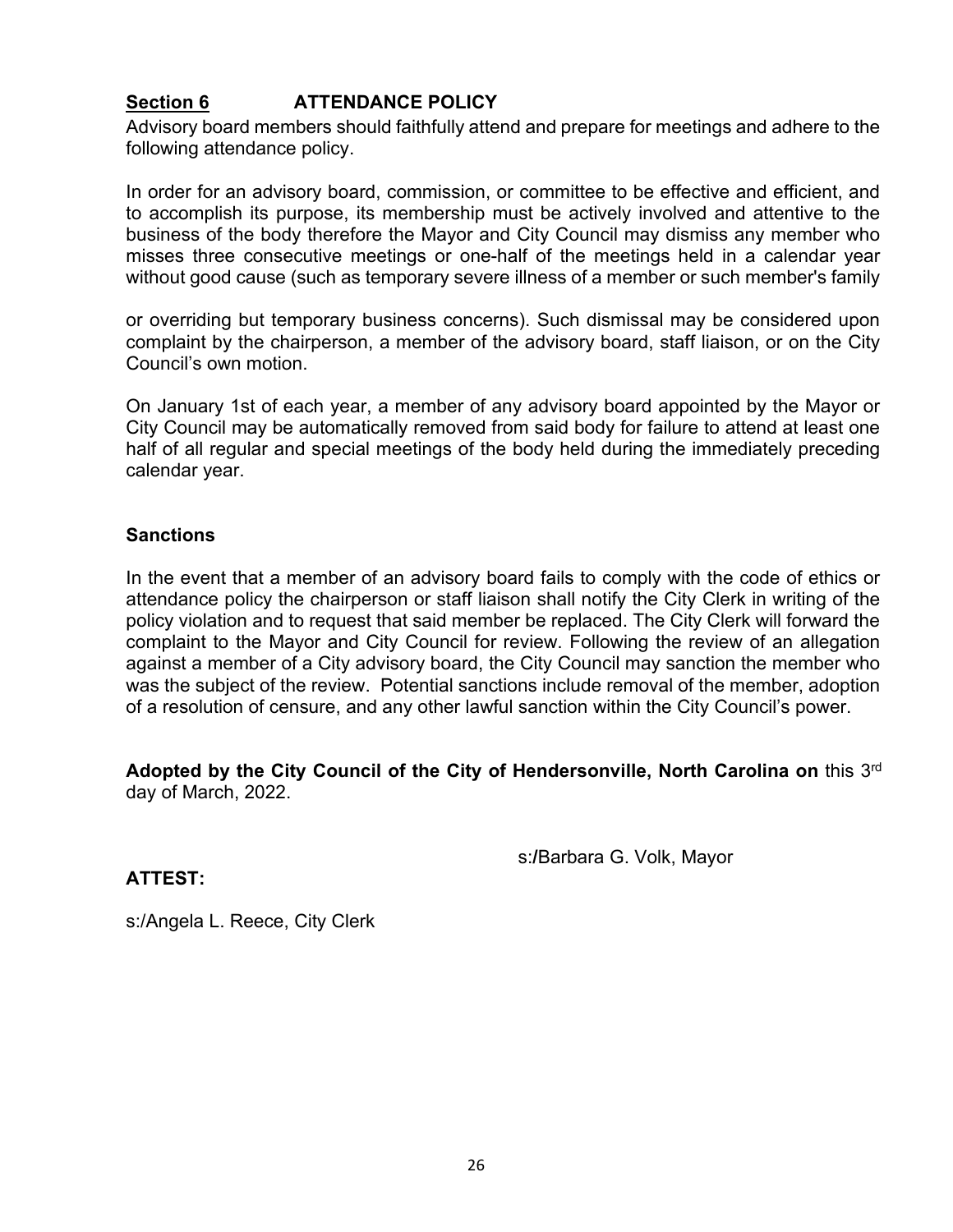# **Policy for Administering Boards**

### **PROCESS FOR PUBLIC NOTIFICATION, NOMINATIONS AND APPOINTMENTS**

Appointments to advisory boards, commissions and committees shall be made as necessary and in compliance with any North Carolina General Statutes, if applicable. City Council members may nominate applicants for appointment to each of the positions to be filled by Council during any scheduled meeting. Appointment may be made upon a motion and majority vote of Council at the same meeting at which the nomination is made or at any meeting to which City Council deems appropriate. The City Council reserves the right to alter this process as necessary and without notice.

At least four weeks prior to nominations, the City shall publicize vacancies to be filled by appointment of the Council as follows: (i) the City Clerk shall provide the Council with a list of upcoming vacancies; and (ii) the City Clerk shall provide such information to the public through the City's website, social media and other opportunities. Any vacancies created by resignation or automatic removal shall be included with the next group of nominations or at any time City Council wishes to place nominations on their agenda for consideration.

By nominating a person who has not submitted an application for the subject advisory board, commission, or committee, the nominating Council member certifies that the person has indicated an interest in serving and that the nominee will submit an application to the City Clerk's Office by noon the day before the appropriate Council agenda for appointment to be delivered to Council. If such application is not made, the nomination will be deemed to have been withdrawn. The City Clerk's Office will notify the nominee of the actual deadline for submitting the application the day following the nomination.

### **OATHS OF OFFICE/ORIENTATION**

For an advisory board, commission, or committee requiring an oath of office, a new member may not vote on any matter until the oath of office has been administered. Reappointed members shall also be administered the oath of office.

Staff liaisons shall conduct an orientation session for new members with the chair in attendance prior to or at the first regular meeting after appointment. Expectations shall be given concerning attendance, conflicts of interest, information on City government, etc.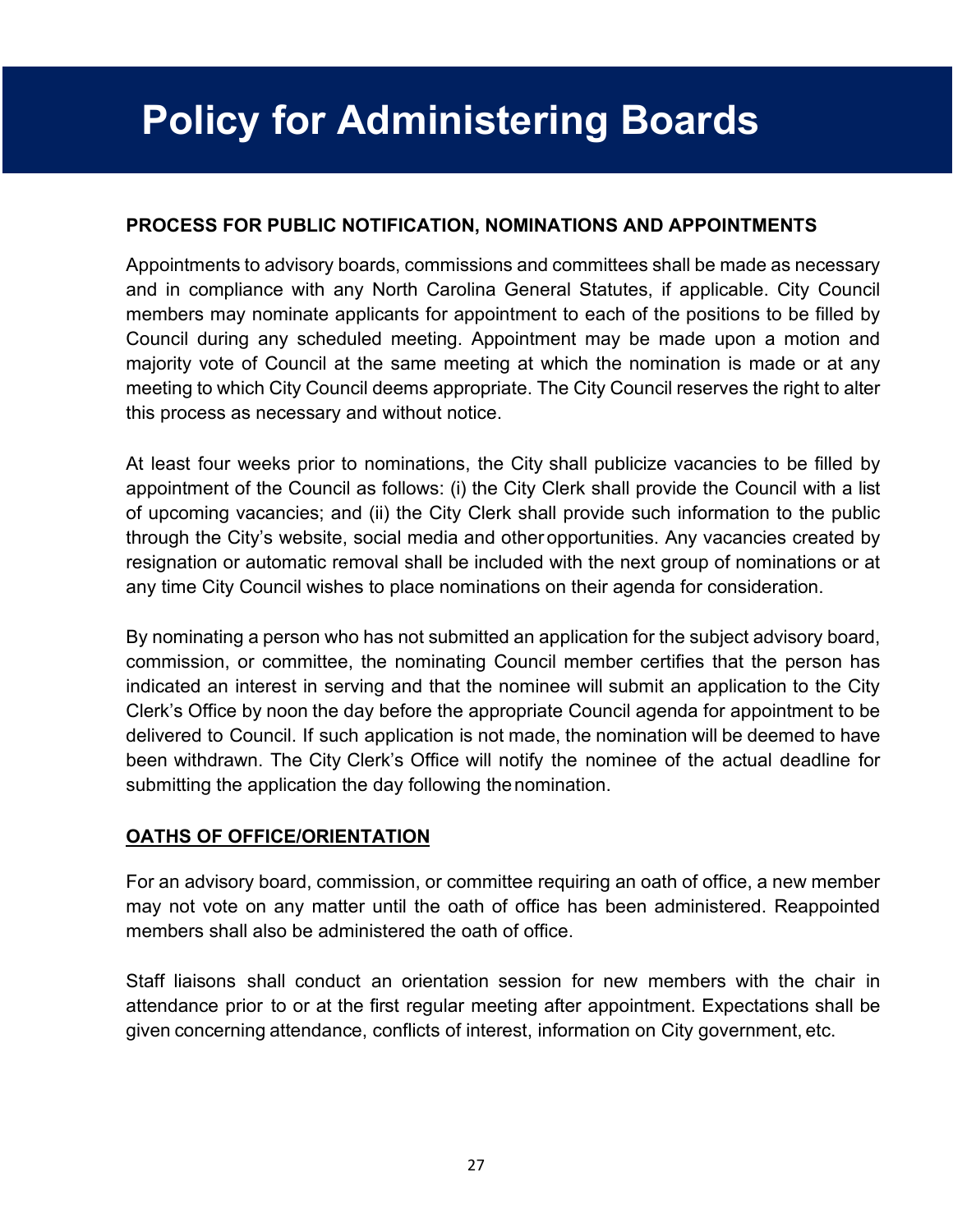### **RESIDENCY REQUIREMENTS**

Appointees to advisory boards, commissions, and committees shall be domiciled in the City of Hendersonville, unless otherwise specified or provided for by law, ordinance, or City Council action establishing said advisory board, commission, committee, or in the rules or bylaws of said advisory board, commission, committee, if approved by the City Council.

### **ATTENDANCE**

Staff liaisons shall file attendance reports with the City Clerk pursuant to the schedule established by the City Clerk. The City Clerk shall send a letter to any member who is in danger of violation of the attendance requirement, asking them to be mindful of said requirement.

Vacancies resulting from the removal of a member shall be filled by the same method as provided for initial appointments.

### **REPORTS OF BOARDS, COMMITTEES, AND COMMISSIONS**

The Council finds it appropriate to periodically review each standing advisory board, commission, or committee, to which they make appointments for the purpose of assessing whether said advisory board, committee, or commission should be renewed, dismantled, expanded or its charge redefined. To this end, each advisory board, commission, and committee, that is part of the City, or that was established by the City Council, whether acting alone or in conjunction with one or more other local governments, is required to submit annual written reports that must contain in depth reviews of the body's activities including goals, objectives, successes, problems, and/or the need for Council assistance. These reports shall be submitted to the City Clerk and will be staggered through the year according to a schedule established by the City Clerk or as established by the advisory board's charter or rules of procedure. The City Clerk shall then provide the Mayor and City Council with copies of the reports and place on the City Council agenda at Council's direction.

### **ROBERTS RULES OF ORDER**

The Committee shall refer to the current edition of Robert's Rules of Order Newly Revised for guidance when confronted with a procedural issue not covered by these rules or state law. Having consulted *Robert's*, the presiding officer shall make a ruling on the issue subject to appeal to the committee.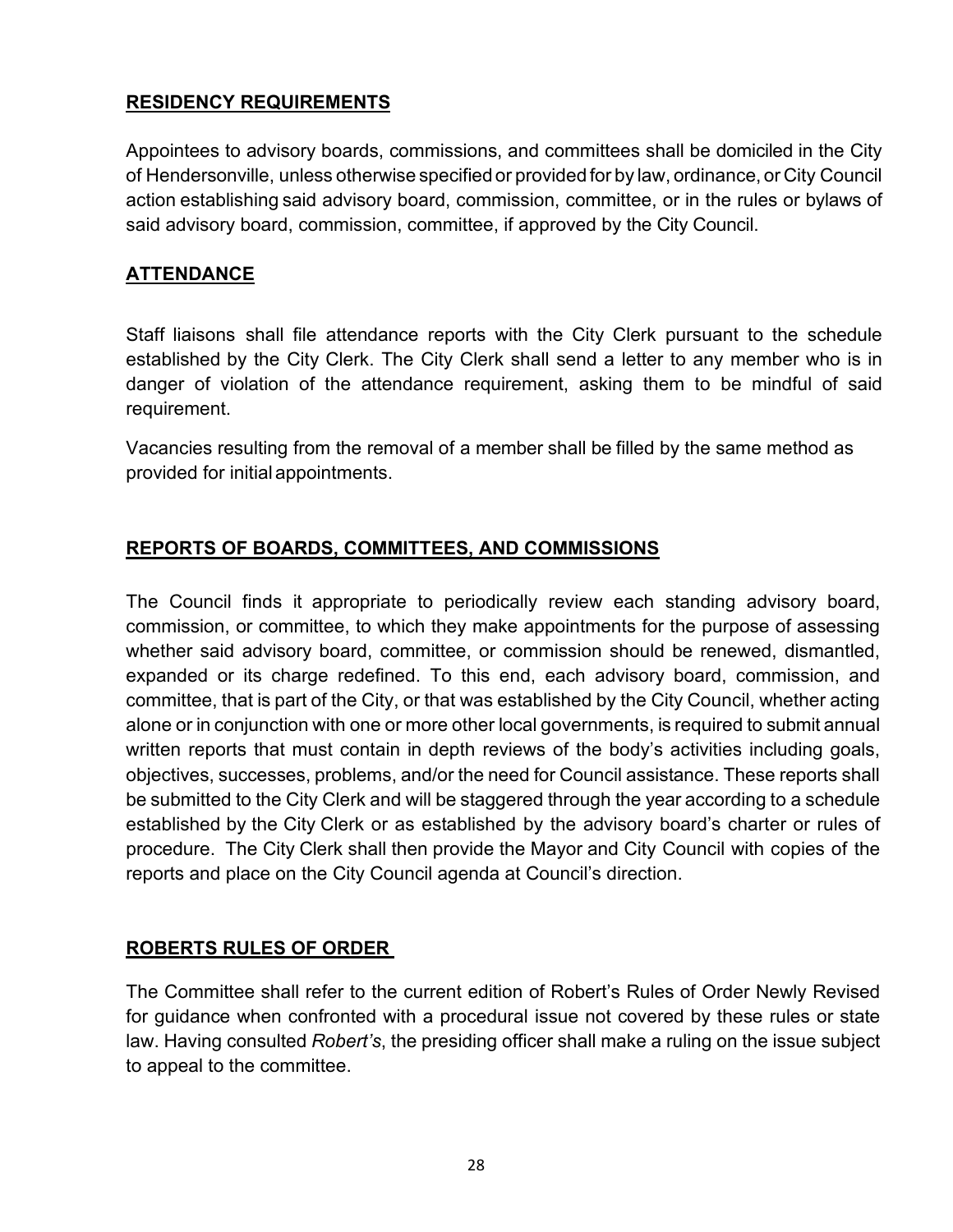# **Descriptions of Boards & Commissions**

**Visit the [City's website](https://www.hendersonvillenc.gov/boards-and-commissions/business-advisory-committee) at https://www.hendersonvillenc.gov/ for additional information and to view specific membership requirements.**

### **ABC Board**

#### *3 Member Board each serving a 3-year term***.**

**Meetings will be held on the 3rd Tuesday of each month, 10:00 a.m. at the ABC Office, 205 S. Church St.**

- $\circ$  The ABC Board is responsible for the general oversight of the City operated ABC store(s).
- $\circ$  All actions are subject to the review and oversight of the State Board of Alcoholic Control.
- o City Council will appoint the chairperson of the ABC Board.

### **Animal Services Advisory Committee**

*8 Member Committee each serving a 3-year term***. Meetings will be held on 3rd Thursday, 5:30 p.m. in the Roll Call Room of the Police Department at 630 Ashe Street**

- o The Animal Services Advisory Committee assists the Hendersonville City Council by providing input on the operations and policies of the Hendersonville Police Department regarding the enforcement of the Animal Ordinance.
- o This committee shall also hear dangerous dog appeals in a quasi-judicial format.
- o Members are selected at-large from various affiliations and diverse backgrounds.
- o One member must be a veterinarian.
- o Committee will elect Chair and Vice Chair and may appoint subcommittees.

### **Board of Adjustment**

*10 Members and 2 Alternates (each serving a 3-year term)* Any vacancy in the membership shall be filled by the appointing authority.

**Meetings will be held on the 2nd Tuesday, 1:30 p.m. at the City Operations Center**.

The Board of Adjustment shall operate according to powers granted under the authority of Article 19, Planning and Development Regulation - North Carolina G.S. 160A-360 and has the authority to:

- o Hear and decide appeals from and review any order, requirement, decision, or determination made by any administrative official charged with the enforcement of the Zoning Ordinance or the Subdivision Ordinance.
- o Hear and decide requests for variances from the requirements of the Zoning Ordinance.
- $\circ$  Review applications for conditional use permits and to issue conditional use permits in accordance with the provisions of the Zoning Ordinance.
- o Make interpretations of the Official Zoning Map and to pass upon disputed questions of lot lines or district boundary lines and similar questions as arise in the administration of the Zoning Ordinance.
- o Enter, at reasonable times, upon private lands and make examinations or surveys as necessary for the performance of its official duties.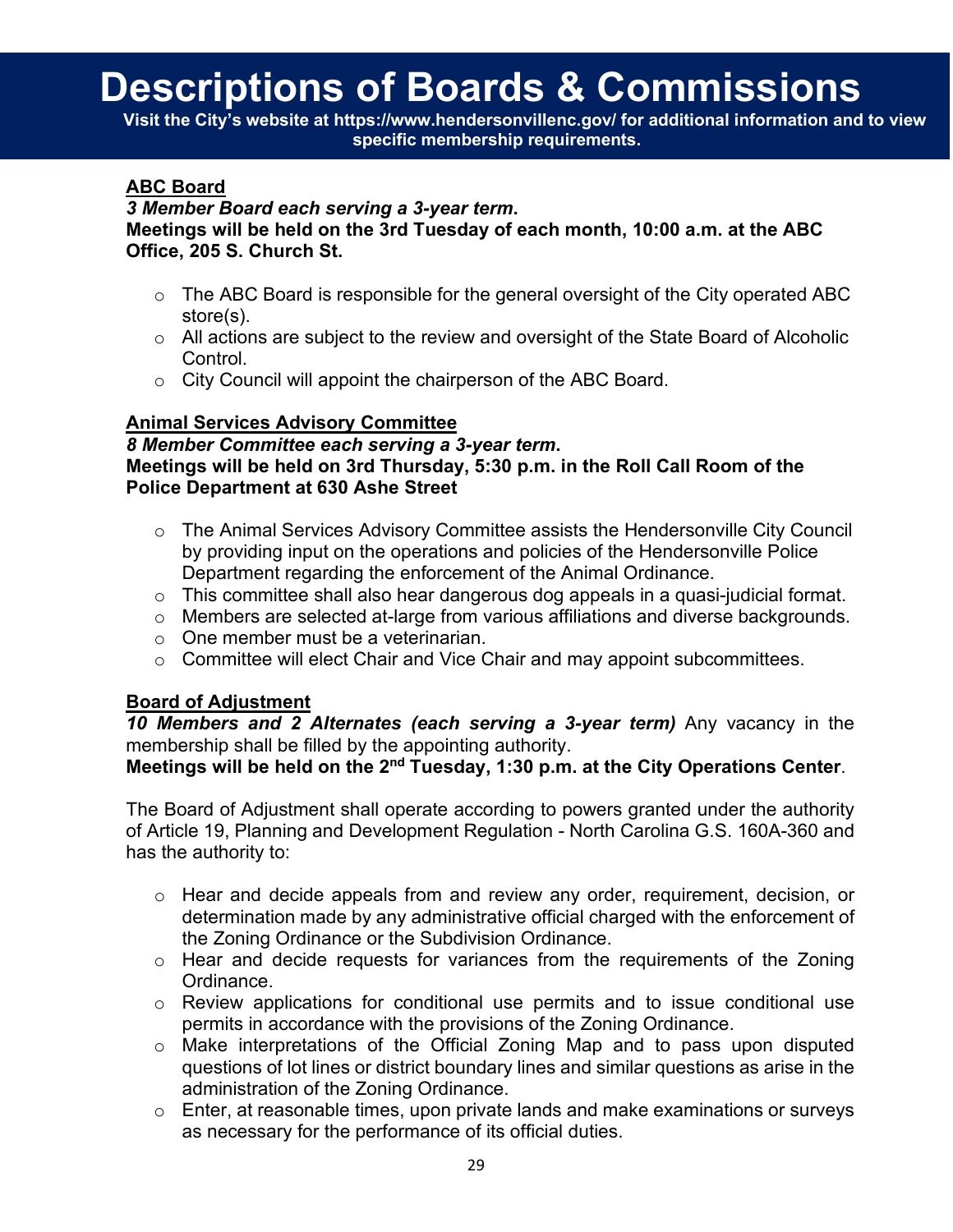- $\circ$  Request City Council to hold public hearings on matters within the purview of the board.
- $\circ$  Hear and decide any other matter as required by the provisions of the Zoning Ordinance and the Code of the City of Hendersonville.
- o Adopt rules consistent with the Zoning Ordinance or General Statutes governing the organization of the board and proceedings before the board.
- o The Board of Adjustment will appoint its Chair and Vice Chair.

### **Business Advisory Committee**

#### *9 Member Committee each serving a 3-year term***. Meetings will be held on the 2nd Monday of January, April, July, and October 11:30 a.m. at the City Operations Center**

- $\circ$  The committee serves in an advisory capacity to the Council to review and discuss existing and/or proposed policies and ordinances that have an impact on businesses and to prevent unintended consequences from decisions made by the **Council**
- $\circ$  The committee will appoint the Chair.
- o Vacancies are filled by the appointing authority.

### **Diversity & Inclusion Advisory Committee**

#### *7 Member Committee each serving a 3-year term***.**

### **Meetings will be held on the bi-monthly on the second Tuesday of January, March, May, July, September, and November at 5:30 p.m. at the City Operations Center**

- o The committee shall provide input and guidance for the City Council's strategic objective to prioritize equity and inclusion and create a culture of belonging, address past inequities, and treat everyone with respect and dignity, subject to such limitations as may be imposed by state law or by ordinances of the city.
- o The committee will appoint the Chair and Vice Chair.

### **Downtown Advisory Board (Representing the Main Street and 7th Ave. Main Street Municipal Service Districts (MSD))**

*14 Member Board each serving a 3-year term***.**

#### **Meetings will be held on the 2nd Monday of January, April, July, and October 11:30 a.m. at the City Operations Center**

- o The board serves in an advisory role to the City Council in matters pertaining to the Hendersonville Main Street Municipal Service District and 7th Avenue Municipal Service District subject to such limitations as may be imposed by state law or by ordinances of the City.
- o The board works in concert with City Staff and City Council to implement the historic preservation based economic development strategy developed by the National Main Street Center and known as "The Four Point Approach." The board is an active member of the North Carolina Main Street Program.
- $\circ$  The board will appoint the Chair.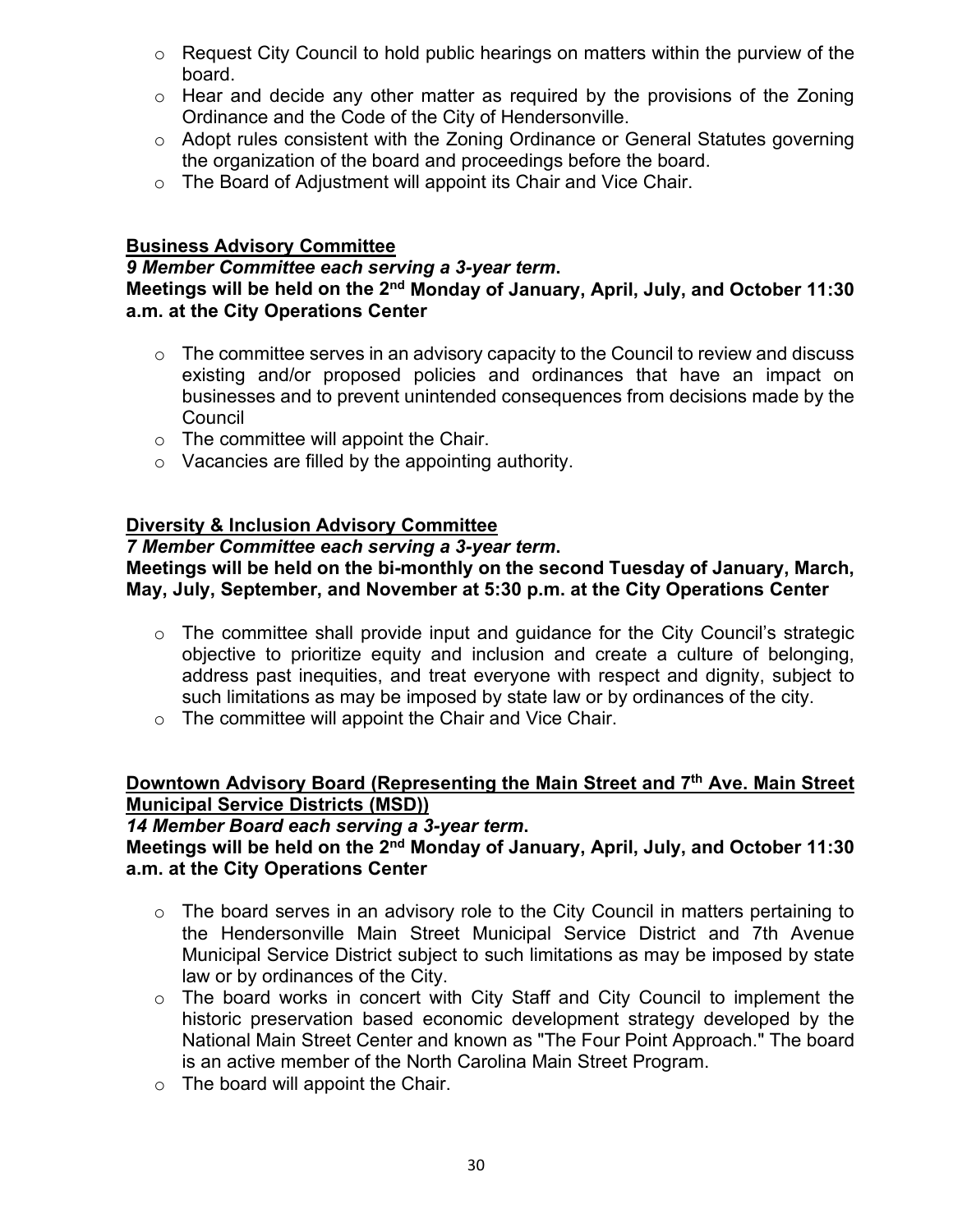### **Environmental Sustainability Board**

### *9 Member Committee each serving a 3-year term***.**

### **Meetings will be held on the 3rd Thursday of each month at 4:00 p.m. at the City Operations Center**

- o The Environmental Sustainability Board will advise the City Council on policies and practices dealing with the environment and energy conservation and assist with citizen-education efforts.
- $\circ$  The board will appoint the Chair.

### **Historic Preservation Commission**

### *9 Member Commission each serving a 3-year term***.**

### **Meetings will be held on 3rd Wednesday of each month at 5:00 p.m. at the City Operations Center**

- o The Historic Preservation Commission's purpose is to designate historic districts and landmarks within the City of Hendersonville. In addition, this commission shall develop and recommend to the City Council rules and regulations governing the designation and maintenance of historic properties in the City.
- o The commission is governed by City Ordinance and by authority of Chapter 160A-400.1 of the North Carolina General Statutes.
- o Members must live within the territory subject to the zoning jurisdiction of the City.
- o The commission will appoint the Chair and Vice Chair.

#### **Planning Board**

#### *10 Member Board each serving a 3-year term***.**

### **Meetings will be held on the 2nd Monday of each month 4:00 p.m. at the City Operations Center.**

- o The Planning Board is established to advise the City Council on matters related to land use and community development. The board shall be governed by the terms of GS§§ 160D-301 of the North Carolina General Statutes, and by the terms of the City Zoning Ordinance and Subdivision Regulations, and any subsequent amendments thereto. All board members shall thoroughly familiarize themselves with the provisions of these statutes and ordinances.
- o The board will appoint the Chair and Vice Chair.
- o Vacancies are filled by the appointing authority.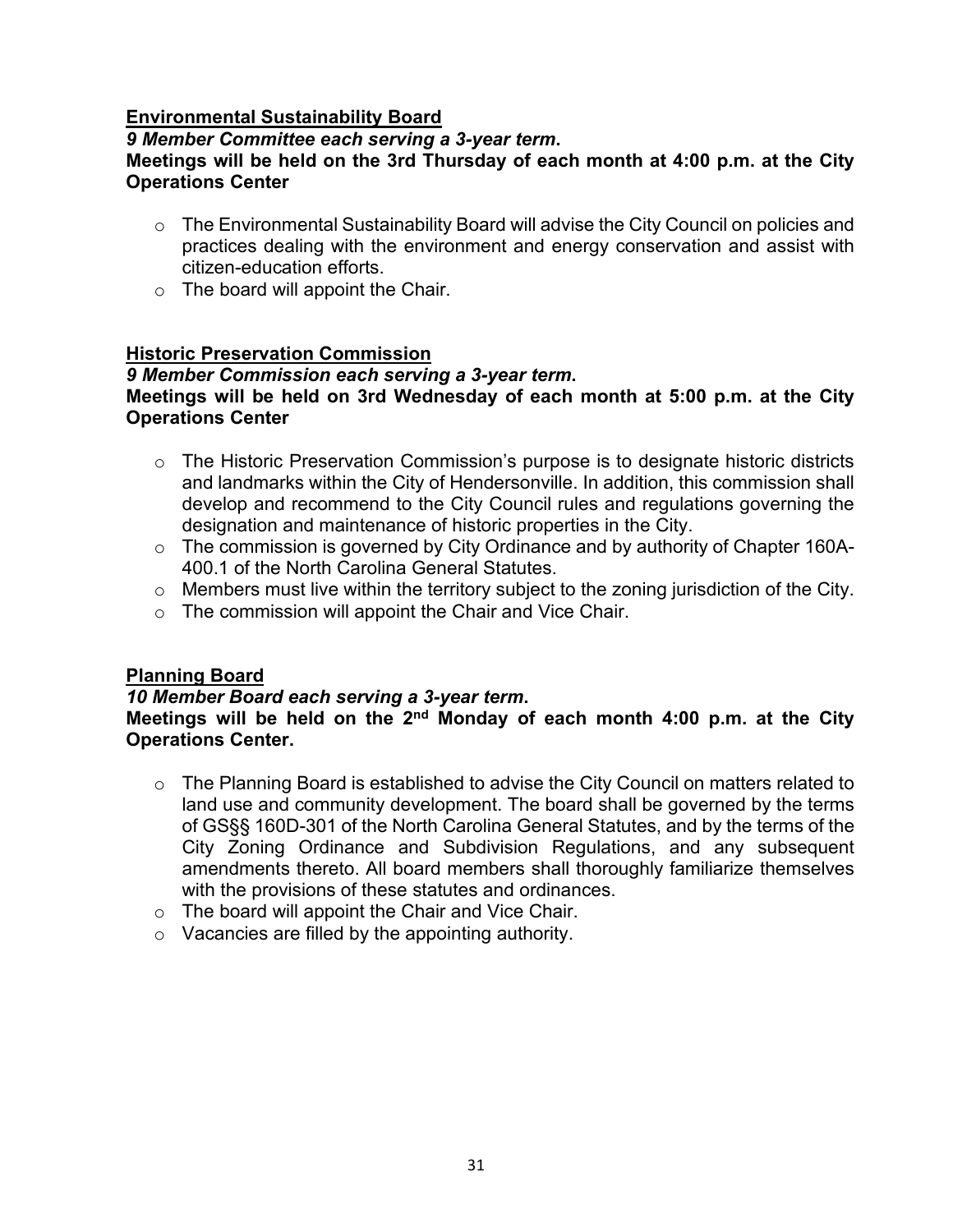### **Tree Board**

*7 Member Commission each serving a 3-year term***.**

#### **Meetings will be held on the 3rd Tuesday of each month 2:00 p.m. at the City Operations Center.**

- $\circ$  The board is to study, investigate, counsel, develop and/or update annually and administers a written plan to City Council for the care, preservation, pruning, planting, replanting, removal or disposition of trees and shrubs in parks, along streets and in other public areas
- $\circ$  The board will appoint the Chair.

### **Walk of Fame Steering Committee**

#### *5 Member Board each serving a 3-year term***. Meetings will be held on the 2nd Tuesday of each month, 10:00 a.m. at the City Operations Center.**

- o The Walk of Fame Steering Committee was established in 2016 by the Hendersonville City Council and Henderson County Board of Commissioners to honor those individuals who have made a significant and lasting contribution to the quality of life in Henderson County – who have, indeed, cast a long shadow on our county history.
- $\circ$  The committee will appoint the Chair.
- o Vacancies are filled by the appointing authority.

### **Water & Sewer Advisory Council**

### *11 Member Council – Elected Officials & Representatives of each municipality in Henderson County.*

### **Meetings will be held on the 4th Monday of January, April, July, and October 6:00 p.m. at the City Operations Center.**

- $\circ$  The Water and Sewer Advisory Council is a requirement of the 2002 Mud Creek Sewer District Purchase and Interlocal Cooperation and Settlement Agreement with Henderson County.
- <span id="page-32-0"></span>o Vacancies are filled by the appointing authority.